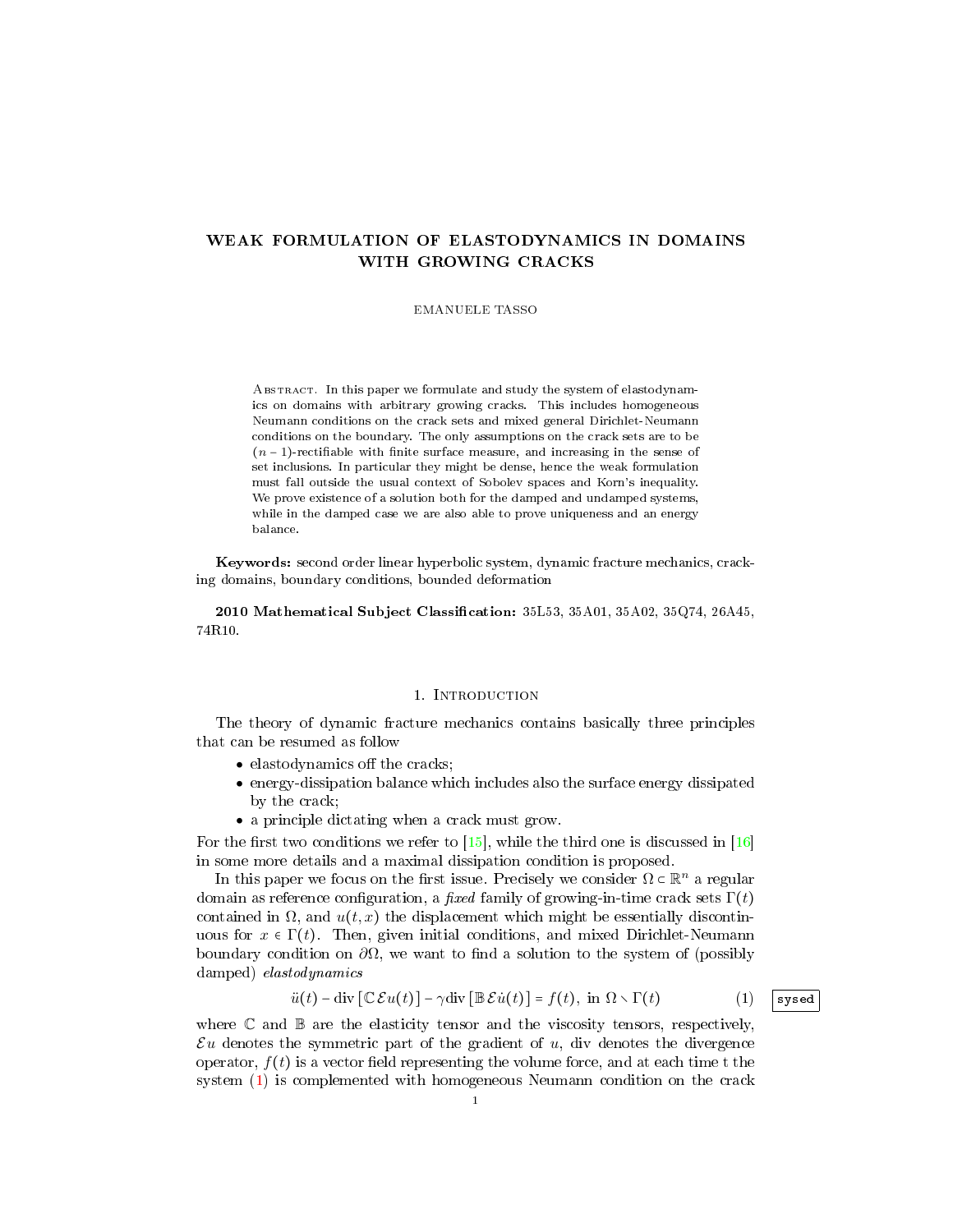$\Gamma(t)$ . This last condition reflects the fact that no external forces are acting on the crack lips. The parameter  $\gamma$  can takes value only in  $\{0, 1\}$ , and in particular for  $\gamma = 1$  the system is called damped, while for  $\gamma = 0$  the system is called undamped.

In the corresponding quasi-static models, all the known existence results for the coupled problem  $(u(t), \Gamma(t))$  without a-priori assumptions on  $\Gamma(t)$ , are obtained by minimizing a weak form of the Grith's energy on function spaces with no regularity on the jump sets except the  $(n-1)$ -rectifiability (see [\[11\]](#page-21-2) [\[14\]](#page-21-3) [\[10\]](#page-21-4) [\[7\]](#page-21-5)). The existence of a solution with  $\Gamma(t)$  closed is obtained only in particular cases through a regularity argument (see  $[5]$  [\[4\]](#page-21-7)). Therefore, also in the dynamic case we expect that in dealing with any general existence results, no a-priori regularity assumptions on the crack sets  $\Gamma(t)$  should be assumed. For this reason we assume only that the cracks  $\Gamma(t)$  are  $(n-1)$ -rectifiable with finite  $(n-1)$ -dimensional Hausdorff measure.

In this paper we prove that, both in the undamped and damped case, a solution actually exists.

The first issue is to give a weak formulation to the system written in  $(1)$ . The presence of the cracks force at each time to solve the system on the set  $\Omega \setminus \Gamma(t)$ . Therefore we need to introduce suitable function spaces  $V_t$ , containing for each time t the solution  $u(t)$  as well as the test functions. The scalar case, i.e. when [\(1\)](#page-0-0) reduces to the wave equation, has been treated by Dal Maso, Larsen in [\[8\]](#page-21-8). Since the structure of the equation implies no bound on the amplitude of the jump of  $u$ , but only on the  $L^2$ -norm of the gradient

<span id="page-1-0"></span>
$$
\int_{\Omega \setminus \Gamma(t)} |\nabla u(t)|^2 \ dx, \tag{2}
$$

they defined the problem in the context of  $GSBV(\Omega)$  (for a definition we refer to  $[2,$  Definition 4.26]). Precisely in  $[8]$  it has been shown the existence of a weak solution  $u(t)$  living at each time t in the space  $GSBV_2^2(\Omega; \Gamma(t))$ , composed of all functions  $u \in GSBV(\Omega) \cap L^2(\Omega)$  whose jump sets are contained in  $\Gamma(t)$  and such that  $(2)$  is finite.

In our case the structure of the equation lead to an estimate of

$$
\int_{\Omega \setminus \Gamma(t)} |\mathcal{E} u(t)|^2 dx.
$$

Hence  $V_t$  needs to include all the displacements in  $L^2(\Omega,\mathbb{R}^n)$  whose jump discontinuities are contained in  $\Gamma(t)$  and with square integrable symmetric gradient away form the cracks. Since we assumed no regularity on the cracks, in this general context a Korn's type inequality is not true. This means that we cannot control the  $L^2$ -norm of the gradient of  $u(t)$  with the  $L^2$ -norm of its symmetric part. As a consequence we are forced to formulate our problem in the context of BD functions, and precisely to define  $V_t = GSBD_2^2(\Omega; \Gamma(t))$  (see Definition [2.1\)](#page-3-0) and  $V_t^* = GSBD_2^2(\Omega; \Gamma(t))^*$  its dual. Note that if  $\Gamma(t)$  are closed set in  $\Omega$ , then  $GSBD_2^2(\Omega;\Gamma(t))$  reduces to the space of square integrable vector fields, whose symmetric gradient in the sense of distribution on  $\Omega \setminus \Gamma(t)$  is square integrable.

The weak formulation of the system will be

$$
\langle \ddot{u}(t), \phi \rangle_t^* + \langle \mathbb{C}\mathcal{E}u(t), \mathcal{E}\phi \rangle_{H_n} + \langle \mathbb{B}\mathcal{E}\dot{u}(t), \mathcal{E}\phi \rangle_{H_n} = \langle f(t), \phi \rangle_H \ \ \forall \phi \in V_t \tag{3} \quad \text{system}
$$

for a.e.  $t \in [0,T],$  where  $\langle \cdot, \cdot \rangle_t^*$  denotes the duality pairing between  $V_t$  and  $V_t^*,$   $\langle \cdot, \cdot \rangle_H$  $\langle \cdot, \cdot \rangle_{H_n}$  denote the scalar product in  $L^2(\Omega, \mathbb{R}^n)$  and in  $L^2(\Omega, \mathbb{M}^{n \times n}_{sym})$ , respectively.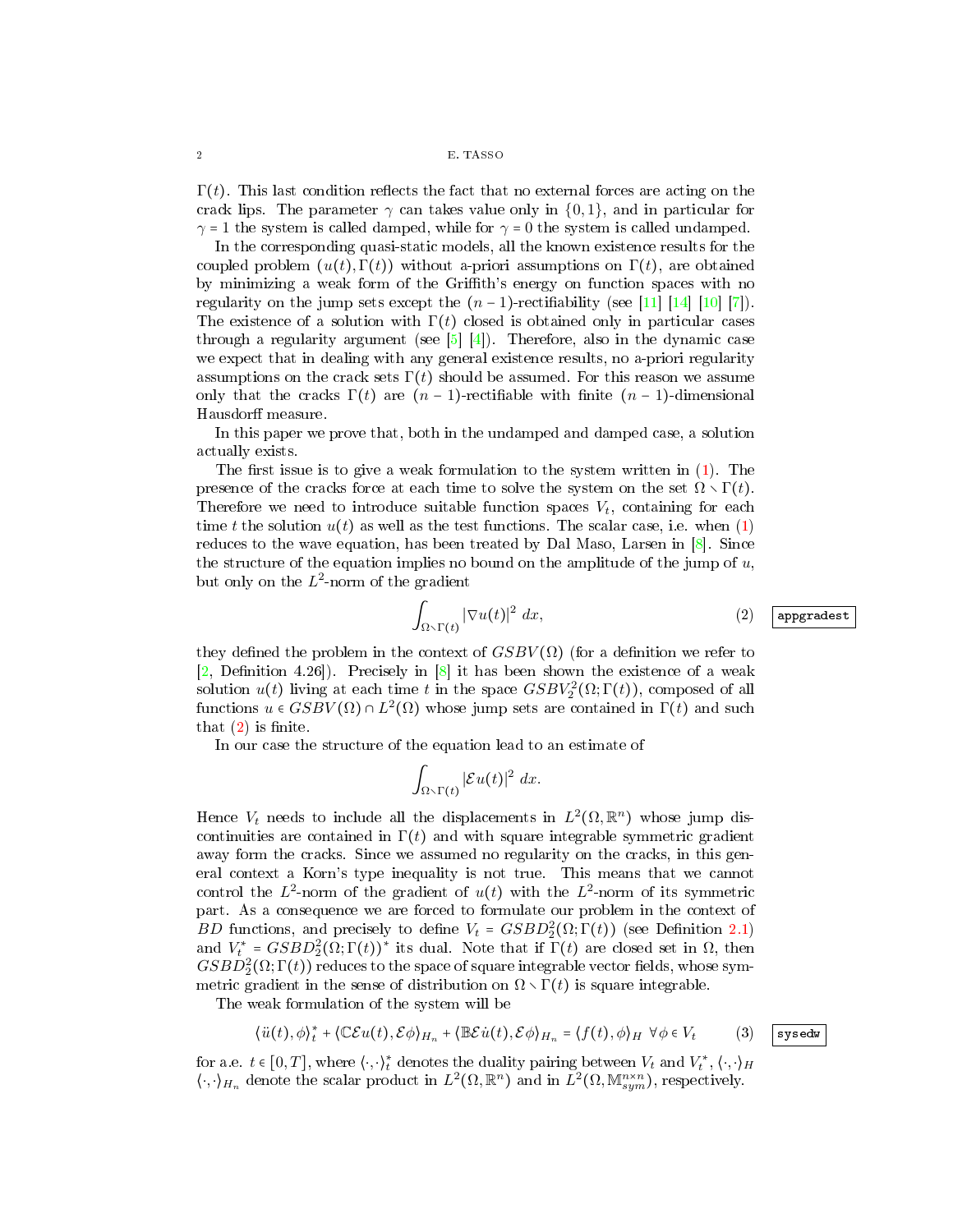We want to emphasize that the one of the most serious mathematical issues arise because these spaces are varying (increasingly) in time, so that test functions at some time t are not necessarily admissible test functions for times  $s < t$ . Moreover since  $u(t)$  lives on each time t in different spaces  $V_t$ , we need to give a meaning to the second derivative in time  $\ddot{u}(t)$  as an element of  $V_t^*$ .

While in  $\left[8\right]$  only homogeneous Neumann boundary condition was considered, in the present paper we consider also non-homogeneous mixed Dirichlet-Neumann boundary conditions on  $\partial\Omega$ . This introduces another difficulty when the crack sets approach the boundary, and as a consequence possible problems may occur with the boundary conditions. Indeed, when we have non-homogeneous Neumann boundary condition on a part of  $\partial\Omega$ , we might think that when the elastic material between this part of the boundary and the crack sets is infinitesimally small, then the elastic reaction to the traction forces will be infinitesimal too. From a mathematical point of view, the difficulties are due to the lack of continuity for the trace operator acting on functions having jump sets close to the boundary. In order to solve this problem, we make use of the results obtained in  $[18]$ , which allow us to restrict our attention to a suitable space of traction forces F.

We also show an energy balance and uniqueness for the damped problem. The energy balance we are able to prove in the damped case, is a conservation of kinetic plus elastic plus dissipated energy due to the damping. For the undamped problem the energy balance, where only the kinetic plus the elastic energy are considered, is clearly false. This can be seen using the results of  $\lceil 3 \rceil$ . In the undamped case, the uniqueness is still an open problem.

This paper is organized as follows: in Section 2 we define the function spaces. In particular we define  $V_t$ , we show some functional properties about these spaces, and then we introduce the space of admissible traction forces  $F$  appearing in the Neumann part of the boundary. Then we give a precise definition of  $\ddot{u}(t)$  for a.e.  $t \in [0,T]$  as an element of  $V_t^*$ , and we show that under some regularity assumptions on the test functions,  $\ddot{u}$  satisfies an integration by parts formula in time.

In Section 3 we first give the definition of weak solution. Then we show an existence result for the damped equation complemented with boundary conditions, by a discrete in time approximation technique and passing to the limit when the time step goes to zero (see Theorem  $3.2$ ). More precisely to define the discrete approximate solution  $u_k$  in the time interval  $(t_k^i, t_k^{i+1}]$ , suppose that we have already defined  $u_k$  for  $t \leq t_k^i$ , and let  $u_k^{i+1}$  $u_k^{i+1}$  $u_k^{i+1}$  be the minimizer in  $V_{t_{i+1}} + w(t_k^i)^1$  of

$$
u \mapsto \left\| \frac{u - u_k^i}{\tau_k} - \frac{u_k^i - u_k^{i-1}}{\tau_k} \right\|^2 + \left\langle \mathbb{C} \mathcal{E} u, \mathcal{E} u \right\rangle + \frac{1}{\tau_k} \left\langle \mathbb{B} \left( \mathcal{E} u - \mathcal{E} u_k^i \right), \mathcal{E} u - \mathcal{E} u_k^i \right\rangle - 2 \langle f_k^i, u \rangle,
$$

where  $u_k^i = u_k(t_k^i)$ ,  $\|\cdot\|$  is the norm in  $L^2$  and  $\langle \cdot, \cdot \rangle$  is the  $L^2$ -scalar product,  $f_k^i$  is a suitable discrete approximation of f and  $\tau_k$  is the time step. We define  $u_k$  on  $(t_k^i, t_k^{i+1}]$  as the linear interpolation between  $u_k^i$  and  $u_k^{i+1}$ .

Then we show that the limit u of the  $u_k$ , satisfies the energy balance [\(38\)](#page-10-1). Precisely for each  $k$ ,  $u_k$  satisfies a discrete energy balance which converges to the desired energy balance for u as  $k \to \infty$  (see Proposition [3.4](#page-16-0) and Proposition [3.8\)](#page-18-0). As a consequence we deduce existence and uniqueness for damped problem (see Theorem [3.7\)](#page-18-1).

<span id="page-2-0"></span> ${}^{1}V_{t_{i+1}}$  +  $w(t_{k}^{i})$  is the space of functions that jump on  $\Gamma(t_{i+1})$  with Dirichlet boundary condition  $w(t_k^i)$  on  $\partial_D\Omega \subset \partial\Omega$ .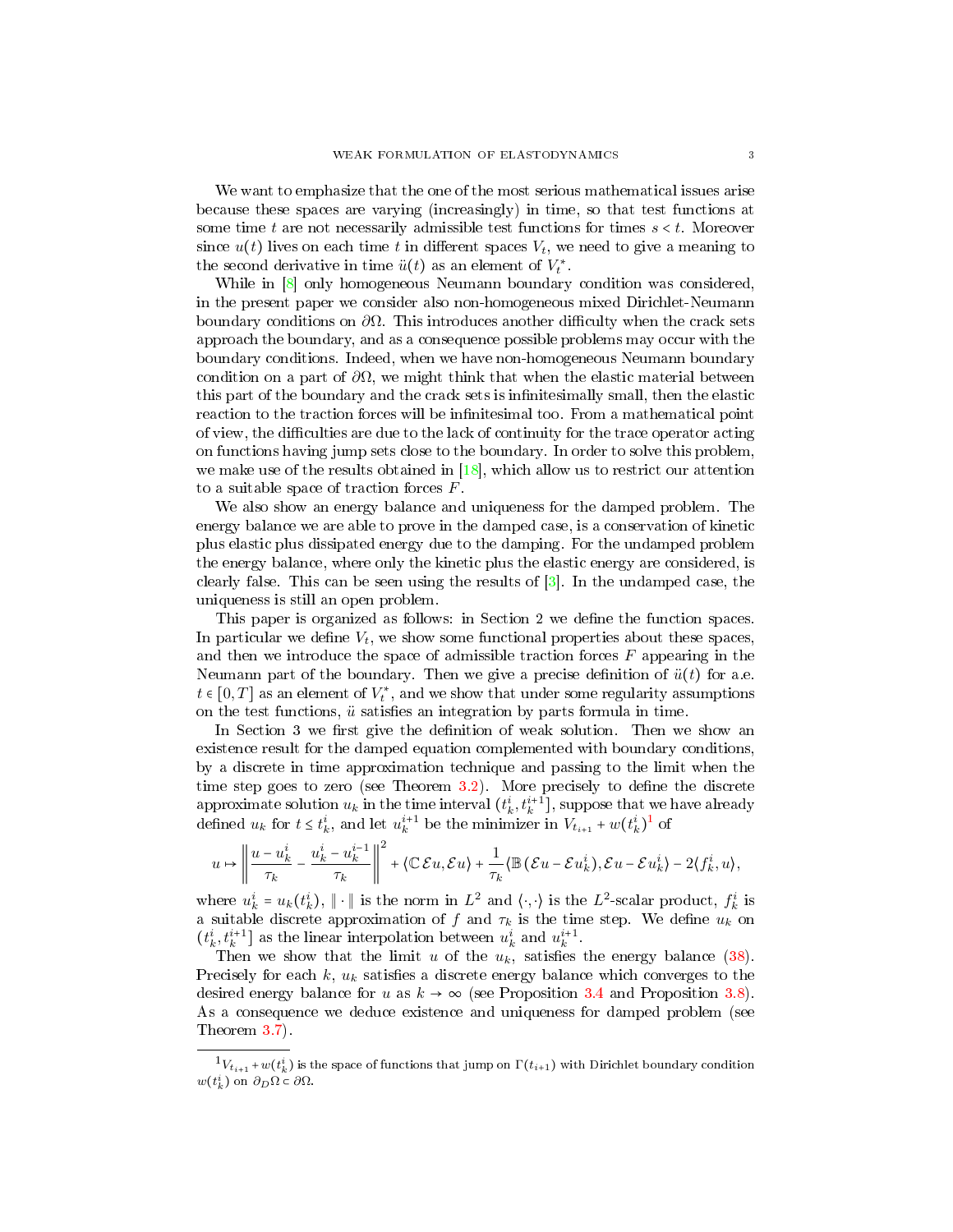Finally, in Section 4 we show existence of a weak solution to the undamped equation complemented with boundary conditions, always by a discrete in time approximation technique and passing to the limit when the time step goes to zero (Theorem [4.2\)](#page-19-0).

Acknowledgments. The author wish to thank Prof. Gianni Dal Maso for many helpful discussions on the topic.

### secno

## 2. Notation and preliminary results

<span id="page-3-2"></span>We denote the space of  $n \times n$  matrices with real entries as  $\mathbb{M}^{n \times n}$  endowed with the euclidean scalar product

$$
\xi\cdot\eta\coloneqq\sum_{j=1}^n\Bigg(\sum_{i=1}^n\xi_{ij}\eta_{ij}\Bigg),
$$

and we denote as  $\lvert \cdot \rvert$  the associated norm; the subspace of symmetric  $n \times n$  matrices is denoted by  $\mathbb{M}^{n \times n}_{sym}$ .  $\mathcal{L}(\mathbb{M}^{n \times n})$  is the space of continuous linear maps of  $\mathbb{M}^{n \times n}$  into itself.

Let  $\Omega \subset \mathbb{R}^n$  be an open set. We denote the space  $L^2(\Omega, \mathbb{R}^n)$  as H, with scalar products  $\langle \cdot, \cdot \rangle_H$  and with associated norm  $\|\cdot\|_H$ . Analogously we denote the space  $L^2(\Omega, \mathbb{M}^{n \times n})$  as  $H_n$ , with scalar product  $\langle \cdot, \cdot \rangle_{H_n}$  and with associated norm  $\|\cdot\|_{H_n}$ 

When  $\mathbb{C}:\Omega\to\mathcal{L}(\mathbb{M}^{n\times n})$  is a bounded symmetric and positive definite tensor field, i.e.

$$
\bullet \ \|\mathbb{C}\|_{L^{\infty}} < \infty,
$$

•  $\mathbb{C}(x)\xi \cdot \eta = \xi \cdot \mathbb{C}(x)\eta, \forall \xi, \eta \in \mathbb{M}^{n \times n}$ , for a.e.  $x \in \Omega$ ,

•  $\mathbb{C}(x)\xi \cdot \xi \ge \gamma_0 |\xi|^2$ ,  $\forall \xi \in \mathbb{M}_{sym}^{n \times n}$ , for a.e.  $x \in \Omega$  ( $\gamma_0 > 0$ ),

then, given any Lebesgue-measurable tensor fields  $\xi : \Omega \to \mathbb{M}^{n \times n}$ , in order to simplify the notation we write

$$
\|\xi\|_{H_n^{\mathbb{C}}} \coloneqq \int_{\Omega} \mathbb{C}(x)\xi(x) \cdot \xi(x) \, dx.
$$

<span id="page-3-0"></span>We recall that  $GSBD_2^2(\Omega)$  is the space of vector fields  $u \in GSBD(\Omega)$  (see [\[6\]](#page-21-12) for the definition of  $G\widetilde{B}D(\Omega)$  such that  $u \in L^2(\Omega,\mathbb{R}^n)$ , and their symmetric approximate gradients  $\mathcal{E}u$  belong to  $L^2(\Omega, \mathbb{M}^{n \times n}_{sym})$ .

defgsbd2 Definition 2.1. Let  $\Gamma \subset \Omega$  be a countably  $(\mathcal{H}^{n-1}, n-1)$ -rectifiable set (see [\[13,](#page-21-13) Definition 3.2.14]) with  $\mathcal{H}^{n-1}(\Gamma) < \infty$ . We define  $GSBD_2^2(\Omega;\Gamma)$  to be the vector space of all functions  $u \in GSBD_2^2(\Omega)$  whose jump sets  $J_u$  is contained in  $\Gamma$ . We endow  $GSBD_2^2(\Omega;\Gamma)$  with the scalar product

<span id="page-3-1"></span>
$$
\langle u, v \rangle_2 \coloneqq \langle u, v \rangle_H + \langle \mathcal{E}u, \mathcal{E}v \rangle_{H_n},\tag{4} \tag{5.1}
$$

and the induced norm will be denoted by  $\|\cdot\|$ .

**Proposition 2.2.** The inner product space  $GSBD_2^2(\Omega;\Gamma)$  is an Hilbert space.

*Proof.* Suppose  $(u_k)_{k \in \mathbb{N}} \subset GSBD_2^2(\Omega;\Gamma)$  is a Cauchy sequence. In particular the sequence  $(u_k)_{k \in \mathbb{N}}$  converges strongly in  $L^2(\Omega, \mathbb{R}^n)$  to some  $u$ . Since

$$
\sup_{k \in \mathbb{N}} \left( \|u_k\|_{H}^2 + \|\mathcal{E}u_k\|_{H_n}^2 + \mathcal{H}^{n-1}(J_{u_k}) \right) < \infty,\tag{5}
$$

by [\[6,](#page-21-12) Theorem 11.3], passing through a subsequence, we know that there exists  $v \in GSBD(\Omega)$  such that  $u_k \to v$  pointwise a.e. on  $\Omega$  and  $\mathcal{E}u_k \to \mathcal{E}v$  weakly in  $L^1(\Omega, \mathbb{M}^{n \times n}_{sym})$ . This implies  $u = v$  and  $u \in GSBD_2^2(\Omega)$ . It remains to prove that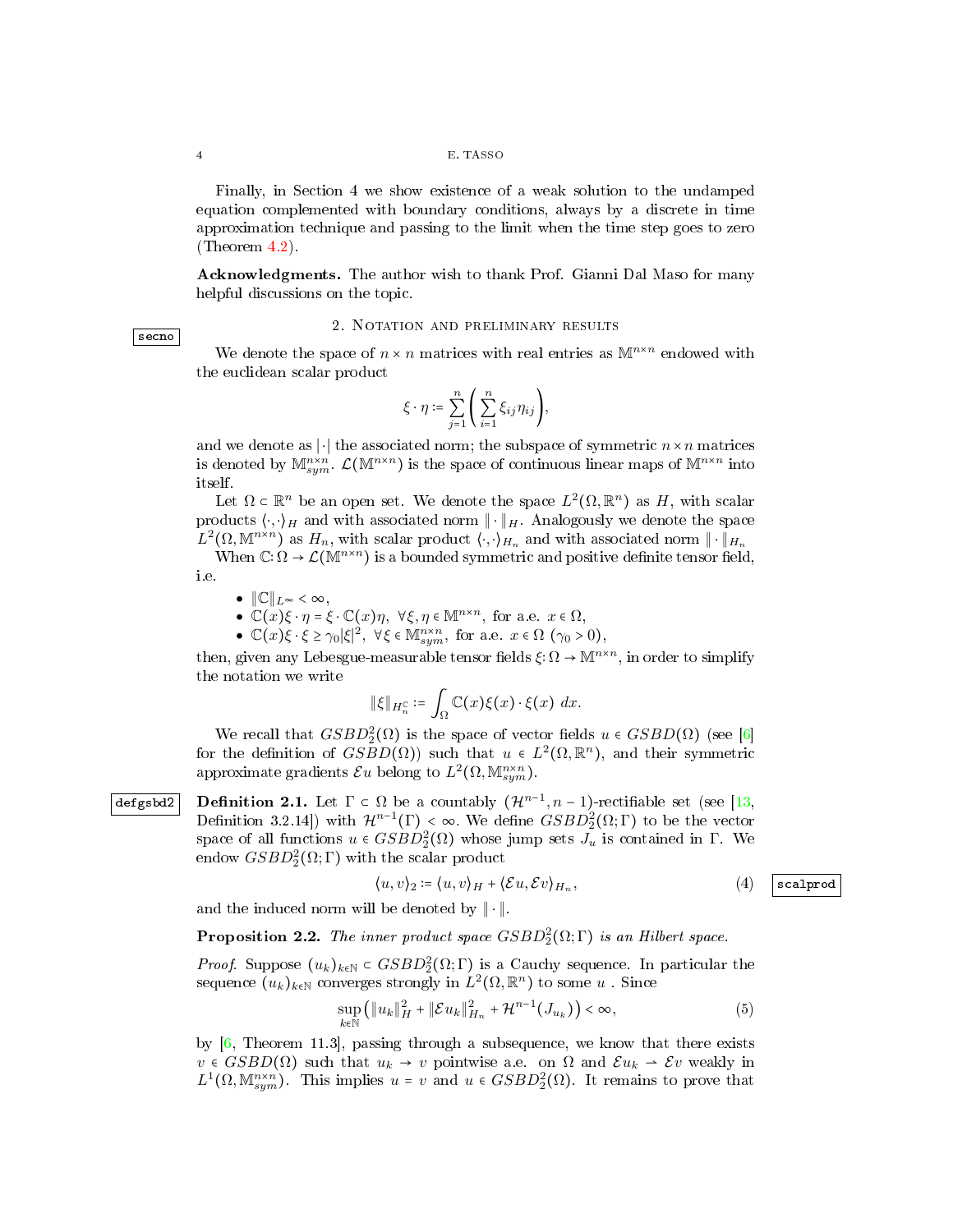$J_u \subseteq \Gamma$ . Using [\[6,](#page-21-12) Theorem, 11.3], for every open set  $A \subset \Omega$  we have

$$
\mathcal{H}^{n-1}(J_u \cap A) \leq \liminf_{k \to \infty} \mathcal{H}^{n-1}(J_{u_k} \cap A) .
$$

Since the measure  $\mathcal{H}^{n-1} \cup \Gamma$  is inner regular, for every  $\epsilon > 0$  we can find a compact set  $K \subset \Gamma$ , such that  $\mathcal{H}^{n-1}(\Gamma \setminus K) \leq \epsilon$ , and so

$$
\mathcal{H}^{n-1}(J_u \setminus K) \leq \liminf_{k \to \infty} \mathcal{H}^{n-1}(J_{u_k} \setminus K) \leq \liminf_{k \to \infty} \mathcal{H}^{n-1}(\Gamma \setminus K) \leq \epsilon.
$$

For the arbitrariness of  $\epsilon$ , we conclude that  $\mathcal{H}^{n-1}(J_u \setminus \Gamma) = 0$ .

The dual  $GSBD_2^2(\Omega;\Gamma)^*$  will not be identified with the underlying Hilbert space, but instead will be endowed with a pairing consistent with the  $L^2$  inner product, as is usually done for the duals of Sobolev spaces. Since

$$
GSBD_2^2(\Omega; \Gamma) \subset L^2(\Omega, \mathbb{R}^n)
$$

is a dense embedding, we have

$$
L^2(\Omega,\mathbb{R}^n) = L^2(\Omega,\mathbb{R}^n)^* \subset GSBD_2^2(\Omega;\Gamma)^*,
$$

and  $L^2(\Omega,\mathbb{R}^n)$  is densely embedded in  $GSBD_2^2(\Omega;\Gamma)^*$ .

In the case  $\Omega$  has also finite perimeter, the trace operator  $Tr(\cdot)$  can be extended to the space  $GSBD(\Omega;\Gamma)$ , using the notion of *approximate limit* on the point of the reduced boundary  $\mathcal{F}\Omega$  (see [\[18,](#page-21-10) Definition 3.9]). Moreover the following theorem holds

trace int Theorem 2.3. Let  $\Omega \subset \mathbb{R}^n$  be an open set of finite perimeter, and let  $\Gamma \subset \Omega$  be a countably  $(\mathcal{H}^{n-1}, n-1)$ -rectifiable set, with  $\mathcal{H}^{n-1}(\Gamma) < \infty$ . Then there exists a measurable functions  $\Theta: \mathcal{F}\Omega \to \mathbb{R}^+$  such that

- <span id="page-4-1"></span>(a)  $\mathcal{H}^{n-1}(\{\Theta = 0\}) = 0$  and  $\Theta \in L^{\infty}(\mathcal{F}\Omega, \mathcal{H}^{n-1})$  (in particular  $\|\Theta\|_{\infty} \leq 1$ );
- (b) For every  $u \in GSBD_2^2(\Omega; \Gamma)$  we have

<span id="page-4-0"></span>
$$
\int_{\mathcal{F}\Omega} |Tr(u)|^2 \Theta \, d\mathcal{H}^{n-1} \leq C(n,2) \big( \|u\|_H + \|\mathcal{E}u\|_{H_n} \big)^2, \tag{6} \quad \text{tracein}
$$

where  $C(n, 2)$  is a constant depending only on n and 2.

*Proof.* Let  $\Theta^+$  be the weight functions given by [\[18,](#page-21-10) Theorem 3.2], then it is enough to define

$$
\Theta(x) \coloneqq \Theta^+(x) \text{ for } \mathcal{H}^{n-1} \text{ a.e. } x \in \mathcal{F}\Omega,
$$

then (a) and (b) are a direct consequences of [\[18,](#page-21-10) Theorem 3.2] with  $p = 2$ .  $\Box$ 

Now let  $\partial_N$ Ω be a Borel subset of  $\mathcal{F}$ Ω. In order to impose a Neumann boundary condition in equation  $(1)$ , we are led to study the continuity property of the following linear form

<span id="page-4-2"></span>
$$
u \mapsto \int_{\partial_N \Omega} F \cdot Tr(u) \, d\mathcal{H}^{n-1} \, u \in GSBD_2^2(\Omega; \Gamma), \tag{7}
$$

where  $F: \partial_N \Omega \to \mathbb{R}^n$  is some measurable vector field. In view of inequality [\(6\)](#page-4-0) we introduce the following spaces

**Definition 2.4** (Admissible Neumann term). Let  $\Omega$ ,  $\Gamma$ , and  $\Theta$  be as in the previous Theorem, and let  $\partial_N \Omega$  be a Borel subset of  $\mathcal{F}\Omega$ . We define  $N_{\Theta} \coloneqq L^2(\partial_N \Omega, \Theta \mathcal{H}^{n-1}),$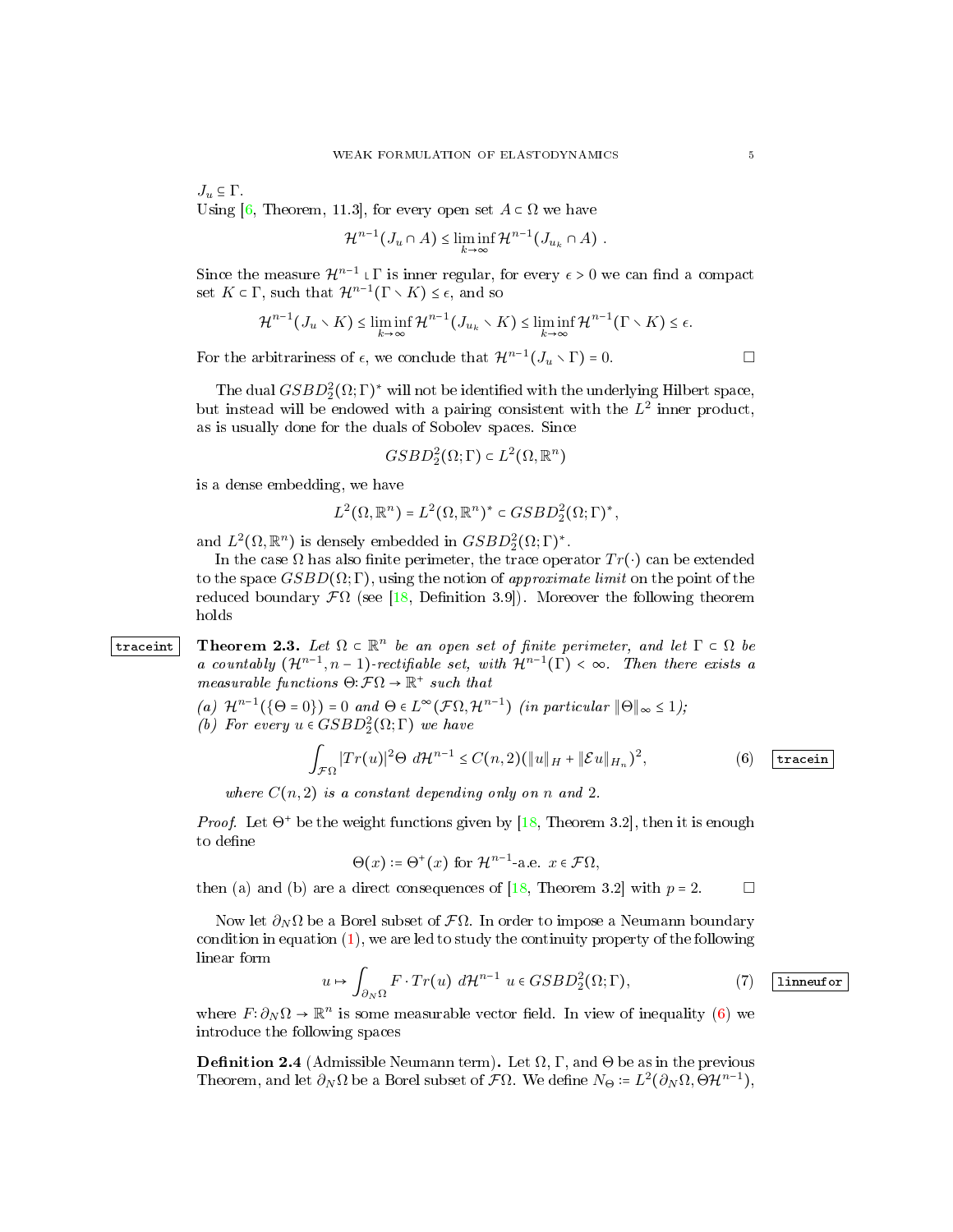and we denote by  $N^*_{\Theta}$  its dual. We identify  $N^*_{\Theta}$  with the space of measurable vector field  $F: \partial_N \Omega \to \mathbb{R}^n$  such that

$$
\int_{\partial_N \Omega} \frac{|F|^2}{\Theta} \, d\mathcal{H}^{n-1} < \infty,
$$

and we consider the corresponding duality pairing between  $N^*_{\Theta}$  and  $N_{\Theta}$  given by

$$
\langle F, g \rangle_{\Theta} \coloneqq \int_{\partial_N \Omega} F \cdot g \, d\mathcal{H}^{n-1} \, (g \in N_{\Theta}).
$$

The induced norm is denoted by  $\|\cdot\|_{N_{\Theta}}^*$ .

<span id="page-5-0"></span>Putting together the definition of  $N_{\Theta}$  and Theorem [2.3](#page-4-1) we have the following result

neucont Proposition 2.5. Let  $\Omega$ , Γ, and  $\Theta$  be as in Theorem [2.3.](#page-4-1) Let  $\partial_N \Omega$  be a Borel subset of  $\mathcal{F}\Omega$ . If  $F \in N^*_{\Theta}$  then the linear form defined in [\(7\)](#page-4-2) belongs to  $GSBD_2^2(\Omega;\Gamma)^*$ .

*Proof.* It is enough to use inequality  $(6)$  to have

$$
\int_{\partial_N\Omega} F \cdot Tr(u) d\mathcal{H}^{n-1} \leq ||F||^*_{N_{\Theta}} ||Tr(u)||_{N_{\Theta}} \leq C(n,2) ||F||^*_{N_{\Theta}} \Big( ||u||_H + ||\mathcal{E}u||_{H_n} \Big).
$$

Our choice of Neumann forces, in some sense, is natural. In fact looking at the construction of  $\Theta$  made in [\[18\]](#page-21-10), roughly speaking, it turns out that  $\Theta$  measures the "closeness" of  $\Gamma$  to the boundary. From a physical point of view, this might be interpreted as the fact that, when the elastic material between the Neumann boundary and the crack is infinitesimally small, then the elastic reaction to the traction force will be infinitesimal too; hence, in order to reach the equilibrium, the traction forces have to decrease their intensity (proportionally to  $\Theta$ ).

The following Proposition is useful to prescribe a Dirichlet boundary condition on a certain portion of the boundary  $\partial_D\Omega \subseteq \mathcal{F}\Omega$ .

**Proposition 2.6.** Let  $\Omega$ ,  $\Gamma$  be as in Proposition [2.5,](#page-5-0) let  $\partial_D \Omega$  be a Borel subset of  $\mathcal{F}\Omega$ , and let  $g : \partial_D\Omega \to \mathbb{R}$  be a measurable function. Then the set  $\{u \in$  $GSBD_2^2(\Omega;\Gamma) | Tr(u) = g$  on  $\partial_D\Omega$  is an affine closed subspace of  $GSBD_2^2(\Omega;\Gamma)$ 

Proof. The only non trivial fact is to show that it is closed with respect to the norm induced by the scalar product  $(4)$ . But it is a direct consequence of [\[18,](#page-21-10) Theorem 4.1].

**Definition 2.7.** Let  $\partial_D \Omega \subseteq \mathcal{F} \Omega$  be a Borel set. We define

$$
GSBD_{2,D}^{2}(\Omega;\Gamma) \coloneqq \{ u \in GSBD_{2}^{2}(\Omega;\Gamma) \mid Tr(u) = 0, \text{ on } \partial \Omega_{D} \}. \tag{8}
$$

Thanks to our previous proposition,  $GSBD_{2,D}^{2}(\Omega;\Gamma)$  is actually an Hilbert space with scalar product inherited as a subspace of  $GSBD_2^2(\Omega;\Gamma)$ .

Now fix  $T > 0$ , and fix  $\Gamma \subset \Omega$  a countable  $(\mathcal{H}^{n-1}, n-1)$ -rectifiable set with  $\mathcal{H}^{n-1}(\Gamma) < \infty$ . Consider for  $t \in [0, T]$  an increasing family of cracks  $t \mapsto \Gamma(t)$ 

$$
\Gamma(s) \subseteq \Gamma(t) \subseteq \Gamma \text{ if } s \le t,
$$

For simplicity of notation, we denote  $GSBD_2^2(\Omega;\Gamma)$  by V and  $GSBD_{2,D}^2(\Omega;\Gamma(t))$ by  $V_t$ . The norm in V is denoted by  $\|\cdot\|$ , the norm in  $V_t$  with  $\|\cdot\|_t$ . Note that for  $s < t$ we have  $V_s \subset V_t \subset V$ , and as we already mentioned, since  $V \subset H$  is densely embedded in H, we have the embedding  $H \subset V^*$  and the density of H in  $V^*$ . Similarly H is a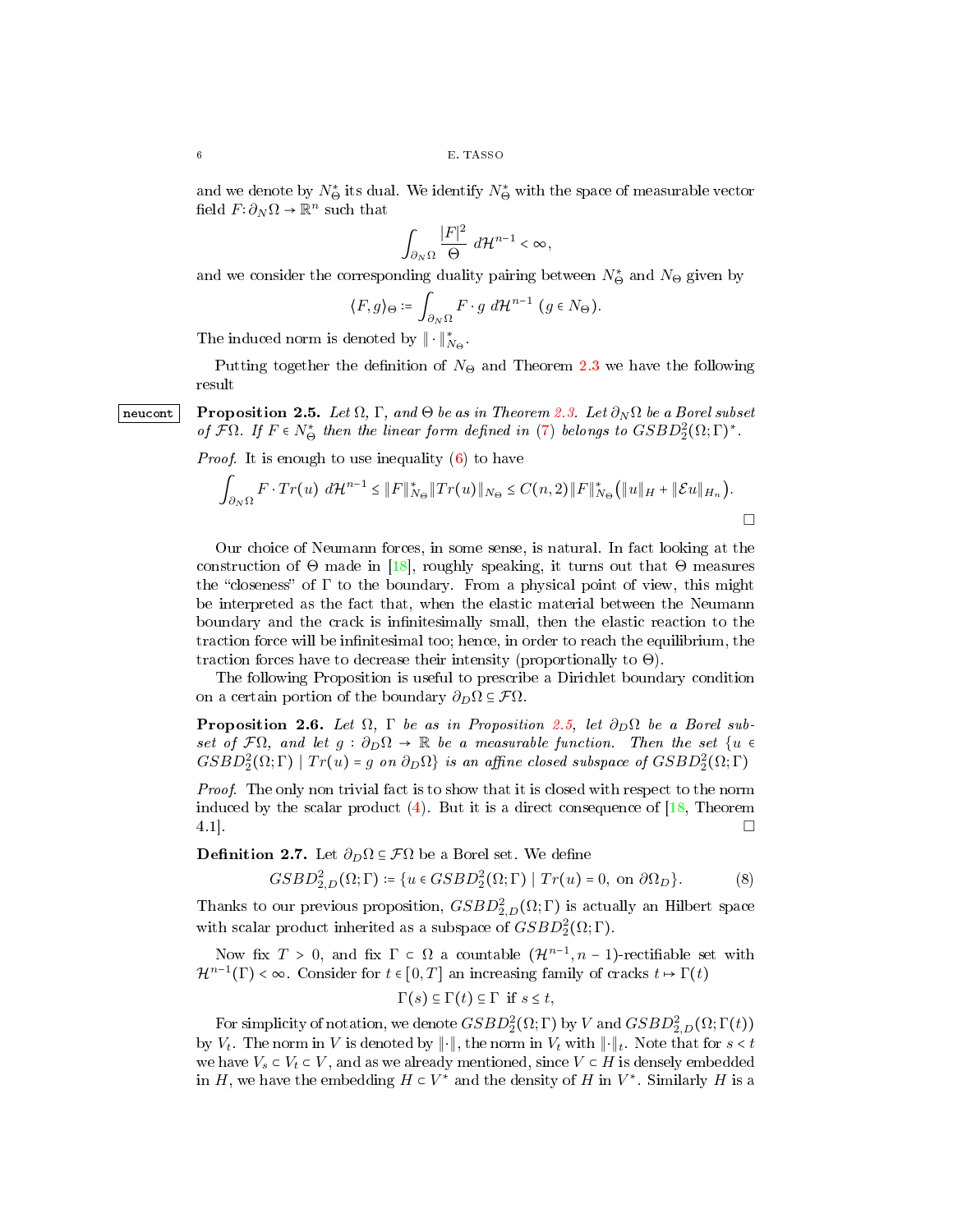dense subspace of  $V_t^*$  for every  $t \in [0,T]$ . We denote the pairing between  $V^*$  and  $V$ by  $\langle \cdot, \cdot \rangle$ , and the associated dual norm  $\|\cdot\|^*$ , we denote the pairing between  $V_t^*$  and  $V_t$  by  $\langle \cdot, \cdot \rangle_t$ , and the associated dual norm  $\|\cdot\|_t^*$ . We note that these pairings are the unique continuous bilinear maps on  $V^* \times V$  and  $V_t^* \times V_t$  such that  $\langle f, v \rangle = \langle f, v \rangle_H$ and  $\langle f, v_t \rangle_t = \langle f, v_t \rangle_H$  whenever  $f \in H, v \in V, v_t \in V_t$ .

If  $s < t$  then  $V_s$  is not dense in  $V_t$  and so  $V_t^*$  is not embedded in  $V_s^*$ . Anyway we can introduce the projection operators from  $V_t^*$  to  $V_s^*$  as the following

**Definition 2.8.** Let  $s < t$  and let  $i : V_s \to V_t$  denote the embedding  $V_s \subset V_t$ . Let  $f$ be an element of  $V_t^*$ . Then we define the projection map  $P_{st}$  of  $V_t^*$  onto  $V_s^*$  as

$$
\langle P_{st}f, v_s \rangle_s \coloneqq \langle f, i(v_s) \rangle_t \text{ for any } v_s \in V_s. \tag{9}
$$

Note that the projection maps defined above are continuous and in particular  $||P_{st}f||^*_{s} \leq ||f||^*_{t}$ . When there is no misunderstanding, we omit the notation  $P_{st}f$ , since the action of  $f \in V_t^*$  on elements of  $V_s \subset V_t$  is clear from the context.

dd Lemma 2.9. Let  $u \in W^{1,\infty}(0,T;H)$ . Assume that there exists a positive function  $g \in L^2(0,T)$ , such that for every  $s,t \in [0,T]$  with  $s < t$ , we have

<span id="page-6-2"></span>
$$
u \in W^{2,2}(t,T;V_s^*), \text{ and } \|\ddot{u}(r)\|_s^* \le g(r) \text{ for a.e. } r \in (t,T). \tag{10}
$$

Then there exists a set  $E \subset [0,T]$  of full measure, such that for every  $t \in E$  there exists  $w(t) \in V_t^*$  with the following properties

<span id="page-6-3"></span>
$$
||w(t)||_{t}^{*} \leq \tilde{g}(t), \tag{11}
$$

where  $\tilde{g}(t) = \limsup_{h \to 0^+} \frac{1}{h} \int_t^{t+h} g(r) dr$ , and

<span id="page-6-1"></span>
$$
\lim_{h \to 0^+} \frac{\dot{u}(t+h) - \dot{u}(t)}{h} = w(t), \text{ weakly in } V_t^*,
$$
\n(12)  $\boxed{\text{dd4}}$ 

and

$$
\lim_{h \to 0} \frac{\dot{u}(t+h) - \dot{u}(t)}{h} = w(t), \text{ strongly in } V_s^* \text{ for every } s < t. \tag{13}
$$

<span id="page-6-4"></span>In particular for every  $s \in [0,T]$  the functions  $t \mapsto u(t)$  and  $t \mapsto P_{st}w(t)$ , considered as a functions from  $\langle s, T \rangle$  to  $V_s^*$ , belong respectively to  $W^{2,2}(s,T;V_s^*)$  and  $L^2(s,T;V^*_s)$ , and satisfy  $\ddot{u}(t) = P_{st}w(t)$  in  $V^*_s$  for a.e.  $t \in (s,T)$ .

wcont Remark 2.10. Under the previous hypothesis on u, for every  $t \in [0, T]$   $\dot{u}(t)$  is a well defined element of H. More precisely the functions  $\dot{u}: [0,T] \to H$  is weakly continuous, i.e. for every  $t_k \to t \in [0, T]$  we have

$$
\dot{u}(t_k) \rightharpoonup \dot{u}(t) \text{ weakly in } H, \text{ as } k \to \infty. \tag{14}
$$

In fact thanks to our hypothesis  $\dot{u}(t_k) \rightarrow \dot{u}(t)$  weakly in  $V_0^*$ . Moreover the sequence  $(\dot{u}(t_k))_{k\in\mathbb{N}}$  is bounded in H uniformly in k, hence it is relatively sequentially compact in H. Since  $H \subset V_0^*$  is an embedding, then any weak limit of  $(u(t_k))_{k \in \mathbb{N}}$  in H, must be equal to the same element  $\dot{u}(t)$ .

Remark 2.11. In the proof of Lemma [2.9,](#page-6-0) we are able to show that the convergence in  $(12)$  holds when we consider the incremental quotients only for positive h.

In the proof of Lemma [2.9](#page-6-0) we shall use the following result on increasing sequences of subspaces of separable Hilbert spaces proved in  $[6, \text{Lemma } 2.3].$  $[6, \text{Lemma } 2.3].$ 

<span id="page-6-0"></span>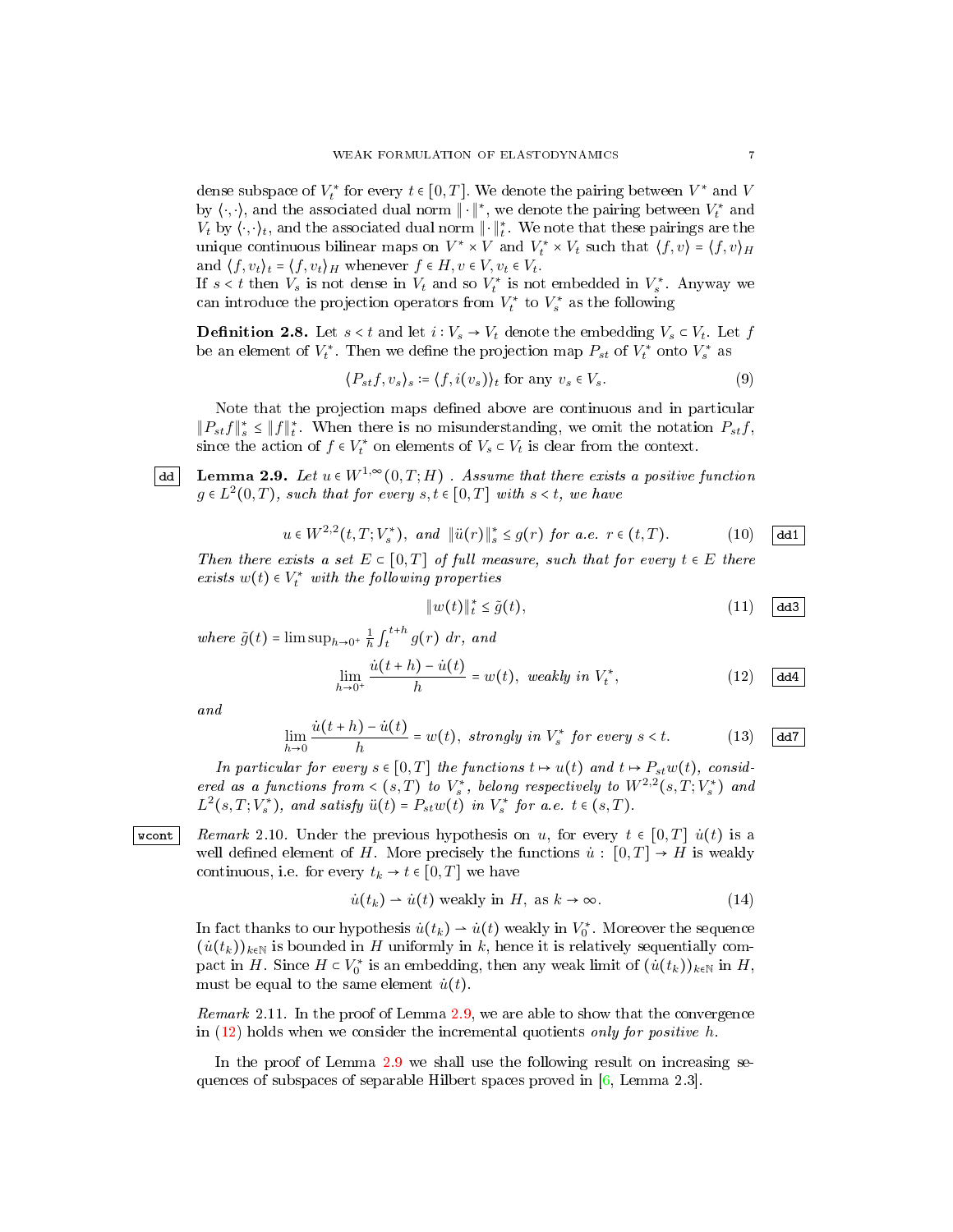<span id="page-7-2"></span>|ihs | Lemma 2.12. Let  $\{X_t | t \in [0,T]\}$  be an increasing family of closed linear subspaces of a separable Hilbert space X. Then, there exists a countable set  $S \subset [0,T]$ such that for all  $t \in [0, T] \setminus S$ , we have

$$
X_t = \overline{\bigcup_{s
$$

*Proof.* (Lemma [2.9\)](#page-6-0) Let  $D \subset [0, T]$  be a countably dense set. Choose  $s \in D$ , then thanks to [\(10\)](#page-6-2) for a.e.  $t > s$  there exists  $\ddot{u}(t)$  as an element of  $V_s^*$  and  $\|\ddot{u}(t)\|_{s}^* \leq \tilde{g}(t)$ . By the fact that D is countable we have a set  $E' \subset (0,T)$  of full measure, such that if  $t \in E'$   $\ddot{u}(t)$  exists as an element of  $V_s^*$  and  $\|\ddot{u}(t)\|_{s}^* \leq \tilde{g}(t)$  for every  $s \in (0, t) \cap D$ . Moreover, by density, for any  $s_1 < t$  there exists  $s_2 \in D$  with  $s_1 < s_2 < t$ , and thanks to the continuity of the projection map  $P_{s_1s_2}$ , we have the relation between  $\ddot{u}(t)$ computed in  $V_{s_2}^*$  and in  $V_{s_1}^*$ , given by

<span id="page-7-0"></span>
$$
\lim_{h \to 0} \frac{\dot{u}(t+h) - \dot{u}(t)}{h} = \ddot{u}(t) \text{ in } V_{s_2}^* \implies \lim_{h \to 0} \frac{\dot{u}(t+h) - \dot{u}(t)}{h} = P_{s_1 s_2} \ddot{u}(t) \text{ in } V_{s_1}^*, \quad (15) \quad \boxed{\text{relation}}
$$

This means that for every  $t \in E'$  and for every  $s < t$ 

<span id="page-7-1"></span>
$$
\ddot{u}(t) \text{ exists in } V_s^*, \ \|\ddot{u}(t)\|_s^* \le \tilde{g}(t),\tag{16}
$$

and precisely two derivatives computed on different  $V_s^*$  are related by [\(15\)](#page-7-0). Hence for every  $t \in E'$ ,  $\ddot{u}(t)$  is well defined as an element of  $V_s^*$  for every  $s < t$ .

The previous bound in [\(16\)](#page-7-1) implies in particular

$$
u \in W^{2,2}(s, T; V_s^*) \text{ for every } s \in (0, T). \tag{17}
$$

Now define

$$
E \coloneqq E' \cup \{ t \in [0, T] \mid \overline{\bigcup_{s < t} V_s} = V_t \text{ and } \tilde{g}(t) < \infty \},\tag{18}
$$

By Lemma [2.12,](#page-7-2) Lebesgue's Differentiation Theorem, and the definition of  $E'$ , it holds that  $E$  has still full measure.

Now let  $t \in E$ . In order to prove [\(11\)](#page-6-3), we notice that for every  $\phi \in V_t$  there exists an increasing sequence  $(s_n)_{n\in\mathbb{N}}$  converging to t, and a sequence of functions  $(\phi_{s_n})_{n\in\mathbb{N}}$  strongly converging to  $\phi$  in  $V_t$ . Hence we can define  $w(t): V_t \to \mathbb{R}$  as

$$
\langle w(t), \phi \rangle_t \coloneqq \lim_{n \to \infty} \langle \ddot{u}(t), \phi_{s_n} \rangle_{s_n} \text{ for every } \phi \in V_t. \tag{19}
$$

We have to show that the previous limit exists and does not depend on the approximating sequence  $(\phi_{s_n})_{n \in \mathbb{N}}$ . It is enough to notice that if  $n > m$  then

$$
\langle \ddot{u}(t), \phi_{s_n} \rangle_{s_n} - \langle \ddot{u}(t), \phi_{s_m} \rangle_{s_m} = \langle \ddot{u}(t), \phi_{s_n} - \phi_{s_m} \rangle_{s_n} \leq \|\ddot{u}(t)\|_{s_n}^* \|\phi_{s_n} - \phi_{s_m}\|_{s_n} \leq \tilde{g}(t) \|\phi_{s_n} - \phi_{s_m}\|_{t}.
$$
\n(20)

This defines a continuous linear functional on  $V_t$  and moreover  $||w(t)||_t^* \leq \tilde{g}(t)$ . This is exactly [\(11\)](#page-6-3).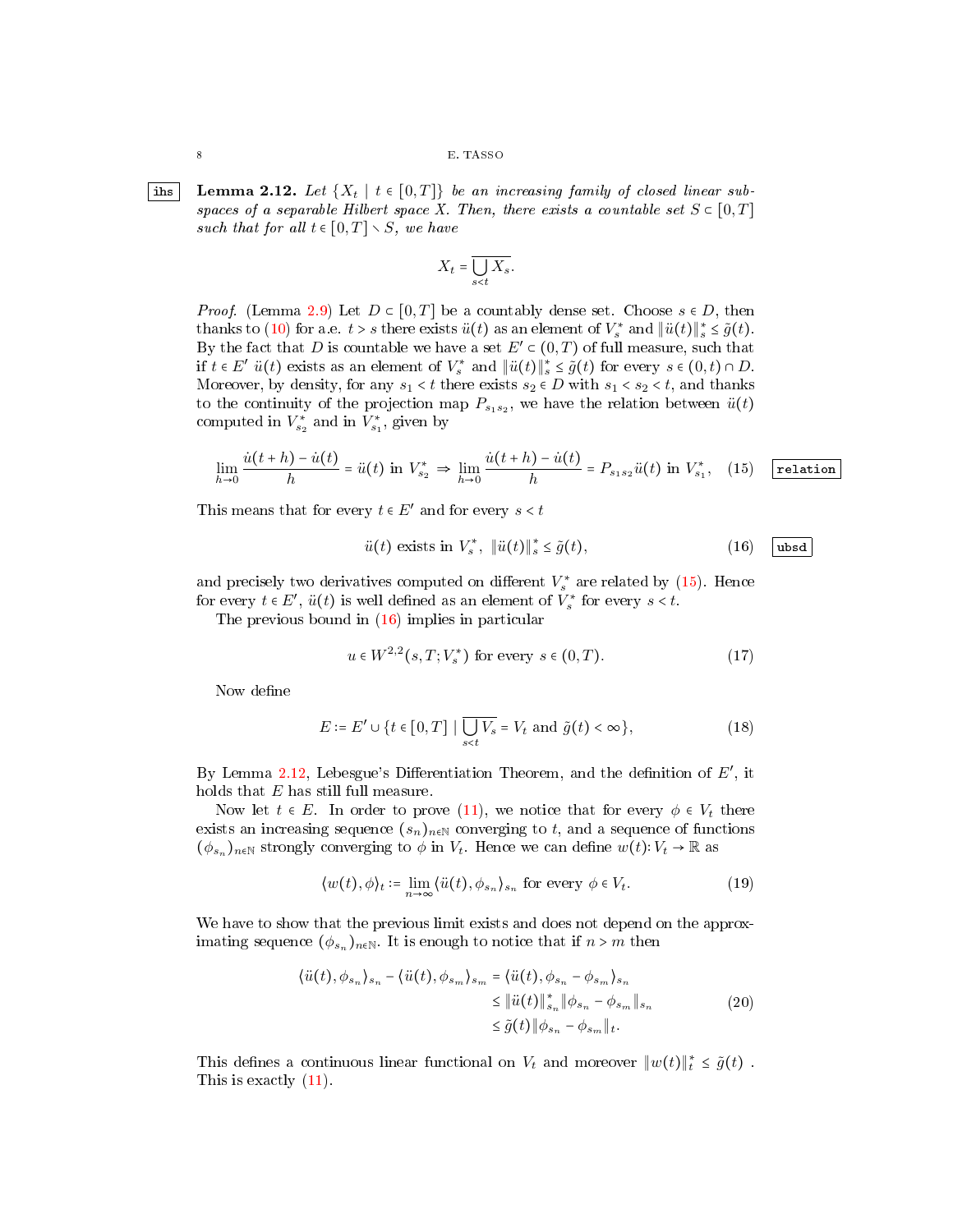To prove [\(12\)](#page-6-1), we fix  $\epsilon > 0$  and  $\phi \in V_t$ , then we can find  $s < t$  and  $\phi_s \in V_s$  such that  $||\phi_s - \phi||_t \leq \epsilon$ . Hence

$$
\lim_{h \to 0^{+}} \left\{ \frac{\dot{u}(t+h) - \dot{u}(t)}{h} - w(t), \phi \right\}_{t} = \lim_{h \to 0^{+}} \left\{ \frac{\dot{u}(t+h) - \dot{u}(t)}{h} - w(t), \phi_{s} + (\phi - \phi_{s}) \right\}_{t}
$$
\n
$$
\leq \limsup_{h \to 0^{+}} \frac{1}{h} \int_{t}^{t+h} \left\langle \ddot{u}(r) - w(t), \phi - \phi_{s} \right\rangle_{t} dr
$$
\n
$$
\leq \limsup_{h \to 0^{+}} \left( \frac{1}{h} \int_{t}^{t+h} g(r) dr + \tilde{g}(t) \right) \|\phi - \phi_{s}\|_{t}
$$
\n
$$
\leq 2\tilde{g}(t)\epsilon,
$$
\n(21)

<span id="page-8-1"></span>where we used the fact that  $u \in W^{2,2}(t,T;V_t^*)$  and the fundamental theorem of calculus. The arbitrariness of  $\epsilon$  gives assertion [\(12\)](#page-6-1) and concludes the proof.  $\square$ 

<span id="page-8-2"></span> ${\tt Iddt}\,$  Definition 2.13. Under the assumption of Lemma [2.9,](#page-6-0) the element  $w(t)$  of  $V_t^*$ defined in [\(12\)](#page-6-1) for a.e.  $t \in [0, T]$  is denoted by  $\ddot{u}(t)$ .

intbyp Lemma 2.14. Let u be as in Lemma [2.9](#page-6-0) and consider  $\varphi \in L^2(0,T;V) \cap W^{1,2}(0,T;H)$ suh that  $\varphi(t) \in V_t$  for every  $t \in [0,T]$ . Then the map  $t \mapsto \langle \dot{u}(t), \varphi(t) \rangle_H$  is absolutely contionuos on  $[0, T]$  and more precisely

$$
\langle \dot{u}(t_2), \varphi(t_2) \rangle_H - \langle \dot{u}(t_1), \varphi(t_1) \rangle_H = \int_{t_1}^{t_2} \langle \ddot{u}(\tau), \varphi(\tau) \rangle_\tau + \langle \dot{u}(\tau), \dot{\varphi}(\tau) \rangle_\tau \, d\tau, \quad (22)
$$
 acsprod

for every  $0 \le t_1 < t_2 \le T$ .

*Proof.* By Remark [2.10](#page-6-4) we know that  $t \mapsto \dot{u}(t)$  is weakly continuous in H. Therefore, since  $t \mapsto \varphi(t)$  is strongly continuous in H, we deduce that  $t \mapsto \langle \dot{u}(t), \varphi(t) \rangle_H$ is a continuous real valued map.

First of all we prove our assertion for  $\varphi(\cdot)_h := \varphi(\cdot - h)$  instead of  $\varphi(\cdot)$ . Fix any  $t \in [h, T-h]$ . Since  $\varphi(\cdot - h) \in V_t$  on the time interval  $[t, t+h]$  and  $u \in W^{2,2}(t, t+h; V_t^*)$ , we easily deduce that

<span id="page-8-0"></span>
$$
\langle \dot{u}(t_2), \varphi_h(t_2) \rangle_H - \langle \dot{u}(t_1), \varphi_h(t_1) \rangle_H = \int_{t_1}^{t_2} \langle \ddot{u}(\tau), \varphi_h(\tau) \rangle_\tau + \langle \dot{u}(\tau), \dot{\varphi}_h(\tau) \rangle_\tau \, d\tau, \tag{25}
$$

for every  $t_1, t_2 \in (t, t + h)$   $(t_1 < t_2)$ . Since t was arbitrary and  $\langle \dot{u}(\cdot), \varphi_h(\cdot) \rangle_H$  is continuous, we can actually obtain [\(23\)](#page-8-0) for every  $t_1, t_2 \in [h, T - h]$   $(t_1 < t_2)$ .

Finally thanks to the fact  $\varphi \in W^{1,2}(0,T;H)$  the left hand side of  $(23)$  converges to  $\langle \dot{u}(t_2), \varphi(t_2) \rangle_H - \langle \dot{u}(t_1), \varphi(t_1) \rangle_H$  as  $h \to 0^+$ , while using also  $\varphi \in L^2(0,T;V)$ (in particular the continuity of the translations in  $L^2$ ), the right hand side of [\(23\)](#page-8-0) converges to  $\int_{t_1}^{t_2}$  $\langle t_1^{t_2} \langle \ddot{u}(\tau), \varphi(\tau) \rangle_{\tau} + \langle \dot{u}(\tau), \dot{\varphi}(\tau) \rangle_{\tau} d\tau$ , and we are done.

## 3. The damped system of elastodynamics

From now on we consider the following standing assumptions:

- (a)  $\Omega \subset \mathbb{R}^n$  is an open set of finite perimeter;
- (b)  $(\Gamma(t))_{t\in[0,T]}$  is an increasing family of crack sets:

$$
\Gamma(s) \subseteq \Gamma(t) \subseteq \Gamma \text{ for } s < t,\tag{24}
$$

where  $\Gamma \subseteq \Omega$  is a countably  $(\mathcal{H}^{n-1}, n-1)$ -rectifiable set with  $\mathcal{H}^{n-1}(\Gamma) < \infty$ ;

(c)  $\partial_D \Omega$ ,  $\partial_N \Omega$  are two disjoint Borel subset of  $\mathcal{F}\Omega$ , respectively the Dirichlet and the Neumann part of the reduced boundary, such that  $\partial_D\Omega \cup \partial_N\Omega = \mathcal{F}\Omega$ .

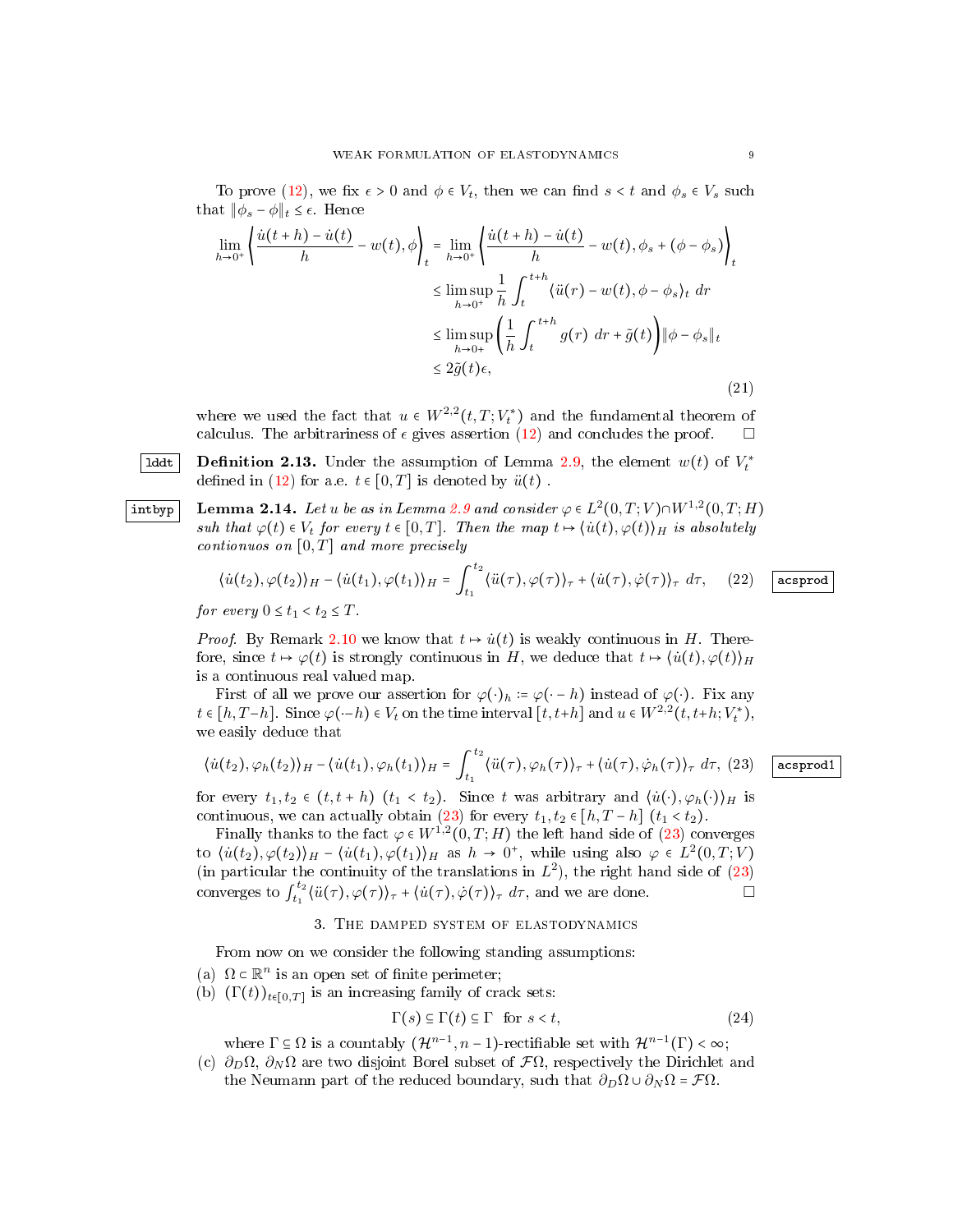(d)  $\mathbb{C}, \mathbb{B} \in L^{\infty}(\Omega, \mathcal{L}(\mathbb{M}^{n \times n}))$  are two symmetric and uniformly elliptic tensor field i.e.:

$$
\mathbb{C}(x)\xi \cdot \eta = \xi \cdot \mathbb{C}(x)\eta, \ \mathbb{B}(x)\xi \cdot \eta = \xi \cdot \mathbb{B}(x)\eta \ \forall \xi, \eta \in \mathbb{M}^{n \times n}, \text{ for a.e. } x \in \Omega,
$$
 (25) and

<span id="page-9-6"></span>
$$
\mathbb{C}(x)\xi \cdot \xi \ge \gamma_0 |\xi|^2, \ \mathbb{B}(x)\xi \cdot \xi \ge \gamma_1 |\xi|^2, \ \forall \xi \in \mathbb{M}_{sym}^{n \times n}, \text{ for a.e. } x \in \Omega, \tag{26}
$$

for some constants  $\gamma_0, \gamma_1 > 0$ .

In this section we deal with the damped system of elastodynamics:

<span id="page-9-7"></span><span id="page-9-1"></span><span id="page-9-0"></span>
$$
\ddot{u}(t) - \text{div}\left[\mathbb{C}\mathcal{E}u(t)\right] - \text{div}\left[\mathbb{B}\mathcal{E}\dot{u}(t)\right] = f(t). \tag{27}
$$

<span id="page-9-3"></span>Now we shall give the precise definition of weak solution:

dsd Definition 3.1. Assume (a), (b), (c) and (d). With the notation introduced in Section [2,](#page-3-2) let  $f \in L^2(0,T;V^*)$ , let  $w \in W^{2,2}(0,T;H) \cap W^{1,2}(0,T;H^1(\Omega)^n)$  and let  $F \in L^2(0,T;N_\Theta)$  where  $\Theta$  is the function relative to the crack set  $\Gamma$  given by Theorem [2.3.](#page-4-1) We say that  $u$  is a weak solution to  $(27)$  on the time dependent domain  $t \mapsto \Omega \setminus \Gamma(t)$  with Dirichlet boundary condition  $w(t)$  on  $\partial_D \Omega$ , Neumann boundary condition  $F(t)$  on  $\partial_N \Omega$ , and homogeneous Neumann boundary conditions on  $\Gamma(t)$ , if

| $u \in W^{1,\infty}(0,T;H) \cap W^{1,2}(0,T;V).$                                                                                                                                                                                    | (28)               | ds2dd |
|-------------------------------------------------------------------------------------------------------------------------------------------------------------------------------------------------------------------------------------|--------------------|-------|
| For every $t \in [0,T]$ $u(t) - w(t) \in V_t$ .                                                                                                                                                                                     | $\left( 29\right)$ | ds3dd |
| For every $s \in [0, T]$ $u \in W^{2,2}(s, T; V^*)$ , and                                                                                                                                                                           | (30)               | ds4dd |
| $  P_{st}\ddot{u}(t)  _s^* \leq g(t)$ for a.e. $t \in (s,T)$ , for some $g \in L^2(0,T)$ .                                                                                                                                          | (31)               | ds5dd |
| $\lim_{h\rightarrow 0^+}\int_h^T\frac{\ \dot{u}(t)-\dot{u}(t-h)\ _H^2}{h}\ dt=0.$                                                                                                                                                   | (32)               | ds6dd |
| For a.e. $t \in [0, T]$                                                                                                                                                                                                             |                    |       |
| $\langle \ddot{u}(t), \phi \rangle_t + \langle \mathbb{C} \mathcal{E} u(t), \mathcal{E} \phi \rangle_{H_n} + \langle \mathbb{B} \mathcal{E} \dot{u}(t), \mathcal{E} \phi \rangle_{H_n} - \langle F(t), Tr(\phi) \rangle_{\Theta} =$ |                    |       |
| $=\langle f(t), \phi \rangle_t$ , for every $\phi \in V_t$                                                                                                                                                                          | (33)               | ds7dd |
| where $\ddot{u}(t)$ is the one given by Definition 2.13.                                                                                                                                                                            |                    |       |

Given  $u^0 \in V_0$  and  $u^1 \in H$ , since  $t \mapsto u(t)$  is strongly continuous in V the initial value for  $u^0$  is well defined as element of  $V_0$ . Moreover we are able to prescribe the initial conditions for  $\dot{u}(0)$  asking

<span id="page-9-9"></span><span id="page-9-8"></span><span id="page-9-5"></span><span id="page-9-4"></span><span id="page-9-2"></span>
$$
\lim_{h \to 0^+} \frac{1}{h} \int_0^h \|\dot{u}(t) - u^1\|_H^2 \ dt = 0.
$$
 (34) incond

The work of the external forces on the solution u over a time interval  $[t_1, t_2]$  $[0, T]$  is given by

$$
\mathcal{W}_{load}(u; t_1, t_2) \coloneqq \int_{t_1}^{t_2} \langle f(t), \dot{u}(t) \rangle_t \, dt \tag{35}
$$

which is well defined by [\(28\)](#page-9-1) and the fact  $f \in L^2(0,T;V^*)$ . One would expect that the work on the solution  $u$  due to the varying Dirichlet boundary conditions  $w$  and Neumann boundary conditions F over a time interval  $[t_1, t_2] \subset [0, T]$  is given by

$$
\mathcal{W}_{bdry}(u;t_1,t_2) \coloneqq \mathcal{W}_{bdry}^D(u;t_1,t_2) + \mathcal{W}_{bdry}^N(u;t_1,t_2)
$$
\n
$$
\coloneqq \int_{t_1}^{t_2} \left( \int_{\partial_D \Omega} \mathcal{E}u(t) \nu \cdot \dot{w}(t) \, d\mathcal{H}^{n-1} \right) dt + \int_{t_1}^{t_2} \left( \int_{\partial_N \Omega} F(t) \cdot \dot{u}(t) \, d\mathcal{H}^{n-1} \right) dt. \tag{36}
$$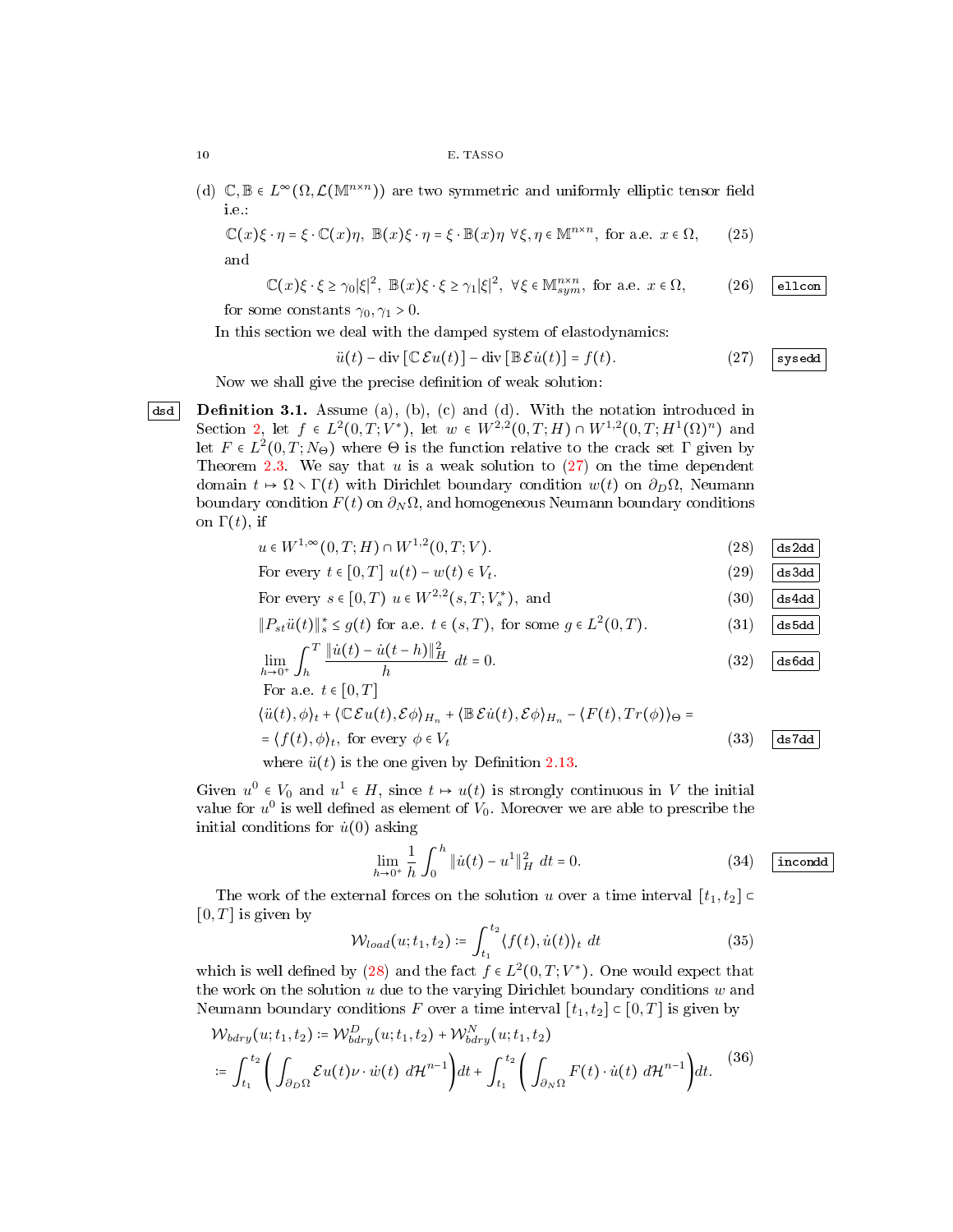Unfortunately, under the assumptions  $(28)-(31)$  $(28)-(31)$  $(28)-(31)$  the trace of the normal derivative  $\partial_{\nu}u(t)$  cannot be defined, not even in a weaker sense, because  $\mathcal{E}u(t)$  in general belongs only to  $H_n$ . We decide to solve this problem following [\[9,](#page-21-14) Proposition 3.1], by using the weak formulation of the work due to the Dirichlet boundary conditions:

$$
\mathcal{W}_{bdry}^D(u;t_1,t_2) := \langle \dot{u}(t_2), \dot{u}(t_1) \rangle_H - \langle \dot{u}(t_1), \dot{w}(t_1) \rangle_H
$$

$$
- \int_{t_1}^{t_2} \langle \ddot{w}(t), \dot{u}(t) \rangle_H dt - \int_{t_1}^{t_2} \langle f(t), \dot{w}(t) \rangle_t dt + \int_{t_1}^{t_2} \langle \mathbb{C} \mathcal{E} u(t) + \mathbb{B} \mathcal{E} \dot{u}(t), \mathcal{E} \dot{w}(t) \rangle_{H_n} dt.
$$
(37)

With these notations, the energy balance that we are able to prove for the solution  $u$  to  $(27)$  has the following form:

$$
\frac{1}{2} \|\dot{u}(t)\|_{H}^{2} + \frac{1}{2} \|\mathcal{E}u(t)\|_{H_{n}^{c}}^{2} + \frac{1}{2} \int_{0}^{t} \frac{1}{2} \|\mathcal{E}\dot{u}(\tau)\|_{H_{n}^{8}}^{2} d\tau =
$$
\n
$$
= \frac{1}{2} \|u^{1}\|_{H}^{2} + \frac{1}{2} \|\mathcal{E}u^{0}\|_{H_{n}^{c}} + \mathcal{W}_{load}(u; 0, t) + \mathcal{W}_{bdry}(u; 0, t).
$$
\n(38)  $\boxed{\text{enbadw}}$ 

<span id="page-10-1"></span><span id="page-10-0"></span>Now we prove the main result:

**Theorem 3.2** (Partial existence). Assume (a), (b), (c) and (d). Let f, w and F be as in Definition [3.1.](#page-9-3) Then, given two initial conditions  $u^0 \in V_0$  and  $u^1 \in H$ , there exists a function u satisfying  $(28)$ - $(31)$  and  $(33)$  of Definition [4.1,](#page-18-2) with initial conditions  $u(0) = u^0$  and  $(34)$ . Moreover u satisfies the energy inequality

$$
\frac{1}{2} \|\dot{u}(t)\|_{H}^{2} + \frac{1}{2} \|\mathcal{E}u(t)\|_{H_{n}^{c}}^{2} + \frac{1}{2} \int_{0}^{t} \frac{1}{2} \|\mathcal{E}\dot{u}(\tau)\|_{H_{n}^{B}}^{2} d\tau \leq
$$
\n
$$
\leq \frac{1}{2} \|u^{1}\|_{H}^{2} + \frac{1}{2} \|\mathcal{E}u^{0}\|_{H_{n}^{c}} + \mathcal{W}_{load}(u; 0, t) + \mathcal{W}_{bdry}(u; 0, t)
$$
\n(39)  $\boxed{\text{enined}}$ 

<span id="page-10-3"></span>for a.e.  $t \in [0, T]$ .

Remark 3.3. Since  $F \in L^2(0,T;N_\Theta)$ , by Proposition [2.5](#page-5-0) we have that  $\langle F(t),Tr(\phi) \rangle_{\Theta}$ is actually a duality pairing between  $V_t^*$  and  $V_t$ . Therefore we can absorb the Neumann term into the forcing term defining

 $\langle \tilde{f}(t), \phi \rangle_t \coloneqq \langle f(t), \phi \rangle_t + \langle F(t), Tr(\phi) \rangle_{\Theta},$ 

and we can reduce ourselves to prove the Theorem when [\(33\)](#page-9-4) has the simplest form

$$
\langle \ddot{u}(t), \phi \rangle_t + \langle \mathbb{C} \mathcal{E} u(t), \mathcal{E} \phi \rangle_{H_n} + \langle \mathbb{B} \mathcal{E} \dot{u}(t), \mathcal{E} \phi \rangle_{H_n} = \langle f(t), \phi \rangle_t.
$$

*Proof.* For  $k \in \mathbb{N}$ , we set  $\tau_k := T/k$  and  $t_k^j := j\tau_k$ . For  $j = 1, 2, \ldots, k$  we define  $f_k^j \in V_T^*$  by

$$
f_k^j := \frac{1}{\tau_k} \int_{t_k^j}^{t_k^{j+1}} f(\tau) \, d\tau,\tag{40}
$$

and

$$
w_k^j \coloneqq w(t_k^j), \tag{41}
$$

(we use  $w \in W^{1,2}(0,T;H^1(\Omega)^n)$  implies that for every  $t \in [0,T]$   $w(t)$  is well defined in  $H^1(\Omega)^n$ ).

Inductively we define  $u_k^j$  for  $j = -1, 0, ..., k$  by the following:

<span id="page-10-2"></span>
$$
u_k^0 \coloneqq u^0, \ u_k^{-1} \coloneqq u^0 - \tau_k u^1; \tag{42} \qquad (42)
$$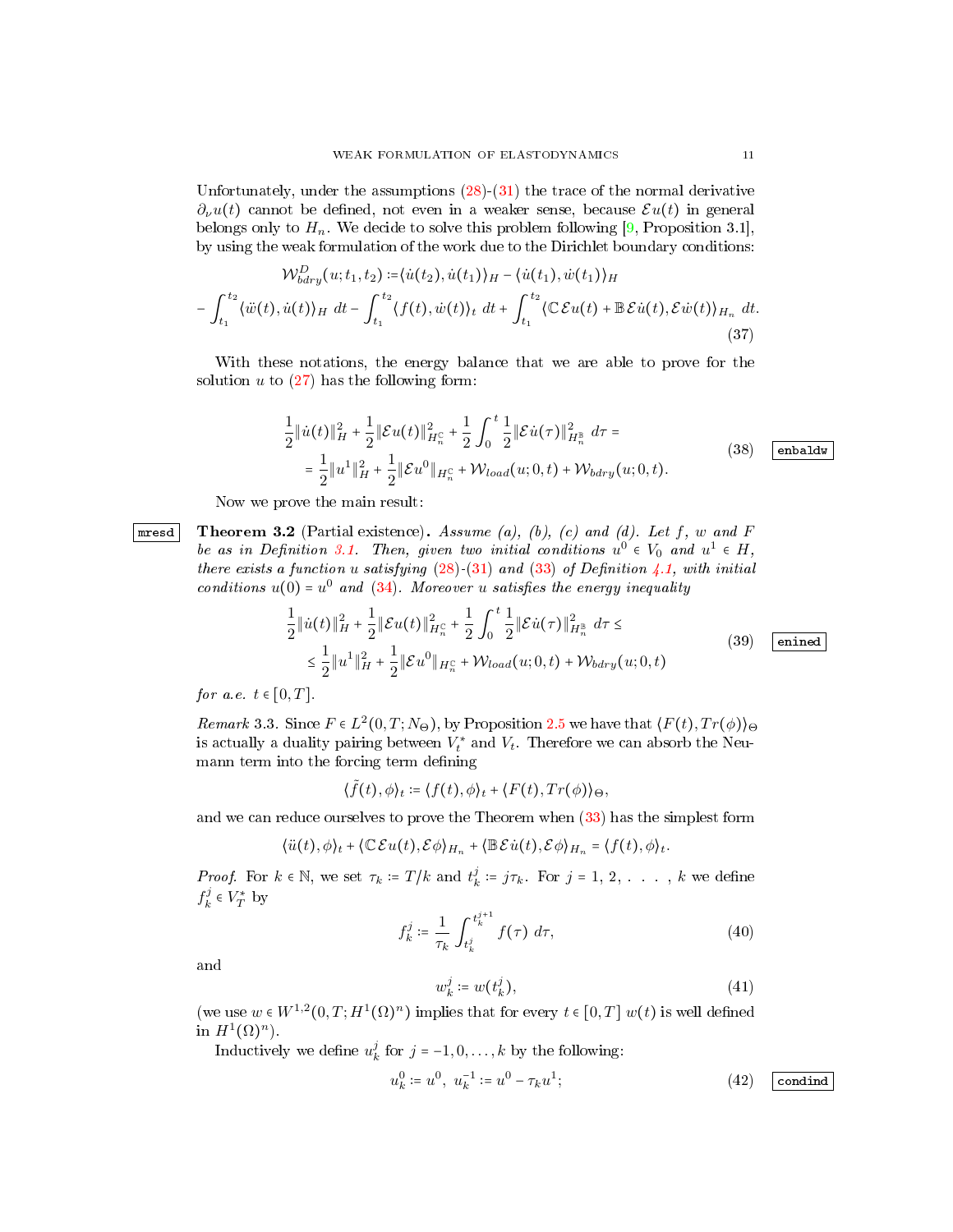then, for  $j = 0, 1, ..., k - 1$ , the function  $u_k^{j+1}$  is the minimizer in  $V_{t_k^{j+1}} + w_k^j$  of

$$
u \mapsto \left\| \frac{u - u_k^j}{\tau_k} - \frac{u_k^j - u_k^{j-1}}{\tau_k} \right\|_{H}^2 + \|\mathcal{E}u\|_{H_n^{\mathbb{C}}}^2 + \frac{1}{\tau_k} \|(\mathcal{E}u - \mathcal{E}u_k^j)\|_{H_n}^2 - 2\langle f_k^j, u \rangle_{t_k^{j+1}}.\tag{43}
$$

Thanks to the ellipticity hypothesis on  $\mathbb C$  and  $\mathbb B,$  at each step the above functional is coercive in  $V_{t_k^{j+1}} + w_k^j$  because it is greater then

$$
c_k[\|u\|_H^2 + (\gamma_0 + \gamma_1) \|\mathcal{E}u\|_{H_n}^2] - 2\|f_k^j\|_{L^{s+1}_k}^*(\|u\|_H + \|\mathcal{E}u\|_{H_n}) - a_k^{j+1} \tag{44}
$$

where  $c_k := \min\{1, 1/\tau_k^2\}$ ,  $a_k^{j+1}$  is a constant depending only on k j, and  $\gamma_0, \gamma_1 > 0$ are the ellipticity constants introduced in [\(26\)](#page-9-6). Writing the Euler equation for the minimizer  $u_k^{j+1}$  we have

<span id="page-11-0"></span>
$$
\left\{\frac{u_k^{j+1} - u_k^j}{\tau_k} - \frac{u_k^j - u_k^{j-1}}{\tau_k}, \frac{\phi}{\tau_k}\right\}_H + \left\{\mathbb{C}\mathcal{E}u_k^{j+1}, \mathcal{E}\phi\right\}_{H_n} + \frac{1}{\tau_k}\left\{\mathbb{B}(\mathcal{E}u_k^{j+1} - \mathcal{E}u_k^j), \mathcal{E}\phi\right\}_{H_n} = \left\{\frac{f_k^j}{f_k^j}, \phi\right\}_{t_k^{j+1}}
$$
\n(45) [disped]  
\nfor every  $\phi \in V_{i+1}$ . Then using  $u_i^{j+1} - u_i^j - (w_i^{j+1} - w_i^j) \in V_{i+1}$  as  $\phi$  we can write

for every  $\phi \in V_{t_k^{j+1}}$  . Then using  $u_k^{j+1} - u_k^j - (w_k^{j+1} - w_k^j) \in V_{t_k^{j+1}}$  as  $\phi$  we can write

$$
\left\| \frac{u_k^{j+1} - u_k^j}{\tau_k} \right\|_H^2 - \left\{ \frac{u_k^{j+1} - u_k^j}{\tau_k}, \frac{u_k^j - u_k^{j-1}}{\tau_k} \right\}_H - \left\{ \frac{u_k^{j+1} - u_k^j}{\tau_k} - \frac{u_k^j - u_k^{j-1}}{\tau_k}, \frac{w_k^{j+1} - w_k^j}{\tau_k} \right\}_H + \right\}
$$
  
+  $\|\mathcal{E}u_k^{j+1}\|_{H_n^c}^2 - \langle \mathbb{C}\mathcal{E}u_k^{j+1}, \mathcal{E}u_k^j \rangle_{H_n} - \langle \mathbb{C}\mathcal{E}u_k^{j+1}, \mathcal{E}w_k^{j+1} - \mathcal{E}w_k^j \rangle_{H_n} + \frac{1}{\tau_k} \|\mathcal{E}u_k^{j+1} - \mathcal{E}u_k^j\|_{H_n}^2 + \right.$   
-  $\frac{1}{\tau_k} \langle \mathbb{B}(\mathcal{E}u_k^{j+1} - \mathcal{E}u_k^j), \mathcal{E}w_k^{j+1} - \mathcal{E}w_k^j \rangle_{H_n} = \langle f_k^j, u_k^{j+1} - u_k^j \rangle_{t_k^{j+1}} - \langle f_k^j, w_k^{j+1} - w_k^j \rangle_{t_k^{j+1}}.$   
(46)

Now using the identity  $||a||^2 - \langle a, b \rangle = \frac{1}{2} ||a||^2 + \frac{1}{2} ||a - b||^2 - \frac{1}{2} ||b||^2$ , multiplying by 2, and rearranging, we get

$$
\left\| \frac{u_k^{j+1} - u_k^j}{\tau_k} \right\|_H^2 + \left\| \frac{u_k^{j+1} - u_k^j}{\tau_k} - \frac{u_k^j - u_k^{j-1}}{\tau_k} \right\|_H^2 - 2 \left\{ \frac{u_k^{j+1} - u_k^j}{\tau_k} - \frac{u_k^j - u_k^{j-1}}{\tau_k}, \frac{w_k^{j+1} - w_k^j}{\tau_k} \right\}_H + \right\| \mathcal{E} u_k^{j+1} \|_{H_\alpha^c}^2 + \|\mathcal{E} u_k^{j+1} - \mathcal{E} u_k^j \|_{H_\alpha^c}^2 + 2 \langle \mathbb{C} \mathcal{E} u_k^{j+1}, \mathcal{E} w_k^{j+1} - \mathcal{E} w_k^j \rangle_{H_n} + \right. \\ \left. + 2 \frac{1}{\tau_k} \|\mathcal{E} u_k^{j+1} - \mathcal{E} u_k^j \|_{H_n}^2 - 2 \frac{1}{\tau_k} \langle \mathbb{B} (\mathcal{E} u_k^{j+1} - \mathcal{E} u_k^j), \mathcal{E} w_k^{j+1} - \mathcal{E} w_k^j \rangle_{H_n} = \right. \\ \left. - \left\| \frac{u_k^j - u_k^{j-1}}{\tau_k} \right\|_H^2 + \|\mathcal{E} u_k^j \|_{H_n^c} + 2 \langle f_k^j, u_k^{j+1} - u_k^j \rangle_{t_k^{j+1}} - 2 \langle f_k^j, w_k^{j+1} - w_k^j \rangle_{t_k^{j+1}}. \right. \tag{47}
$$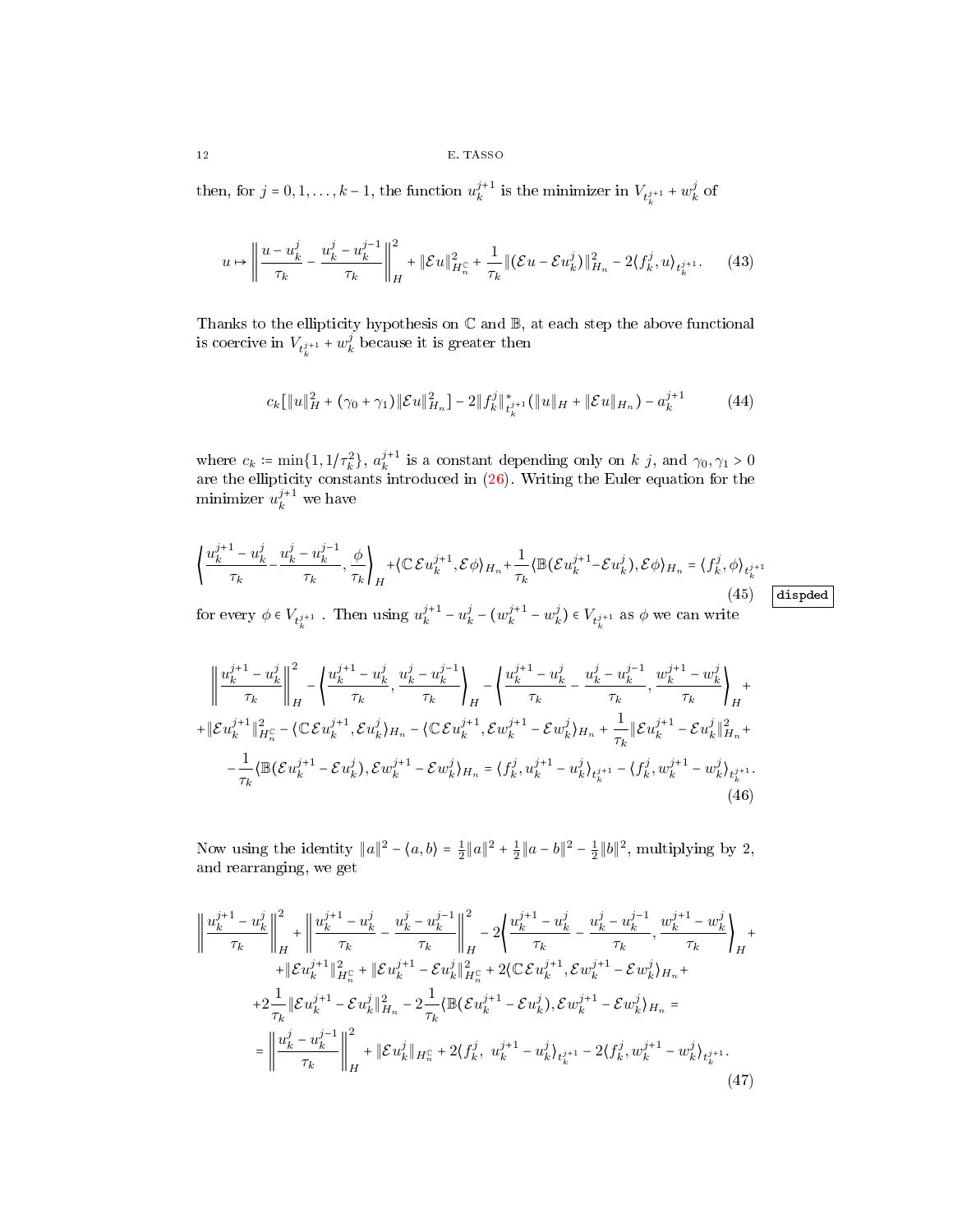Summing from  $j = 0$  to  $i \in \{1, ..., k\}$  and using [\(42\)](#page-10-2), we get

<span id="page-12-0"></span>
$$
\left\| \frac{u_k^{i+1} - u_k^i}{\tau_k} \right\|_H^2 + \|\mathcal{E}u_k^{i+1}\|_{H_n^c}^2 + \sum_{j=0}^i \left\| \frac{u_k^{j+1} - u_k^j}{\tau_k} - \frac{u_k^j - u_k^{j-1}}{\tau_k} \right\|_H^2 + \sum_{j=0}^i \|\mathcal{E}u_n^{j+1} - \mathcal{E}u_k^j\|_{H_n^c}^2 +
$$
  
+  $2\frac{1}{\tau_k} \sum_{j=0}^i \|\mathcal{E}u_k^{j+1} - \mathcal{E}u_k^j\|_{H_n}^2 = \|u^1\|_H^2 + \|\mathcal{E}u^0\|_{H_n^c}^2 + 2\sum_{j=0}^i (\langle f_k^j, u_k^{j+1} - u_k^j \rangle_{t_k^{j+1}} +$   
+  $2\sum_{j=0}^i (\langle f_k^j, u_k^{j+1} - u_k^j \rangle_{t_k^{j+1}} + 2\sum_{j=0}^i (\langle \mathcal{E}u_k^{j+1} + \frac{1}{\tau_k} \mathbb{B}(\mathcal{E}u_k^{j+1} - \mathcal{E}u_k^j), \mathcal{E}w_k^{j+1} - \mathcal{E}w_k^j \rangle_{H_n} +$   
-  $2\sum_{j=0}^i \left\{ \frac{u_k^j - u_k^{j-1}}{\tau_k}, \frac{w_k^{j+1} - w_k^j}{\tau_k} - \frac{w_k^j - w_k^{j-1}}{\tau_k} \right\}_H + 2\left\{ \frac{u_k^{i+1} - u_k^i}{\tau_k}, \frac{w_k^{i+1} - w_k^i}{\tau_k} \right\}_H - 2\left\{ \frac{u_k^1 - u_k^0}{\tau_k}, \frac{w_k^1 - w_k^0}{\tau_k} \right\}_H$   
(48)  $\frac{u_k^{i+1} - u_k^{i+1}}{\| \mathbb{B}(\mathbb{E}u_k^{i+1} - \mathbb{E}u_k^{j+1})} + 2\left\{ \frac{u_k^{i+1} - u_k^{i+1}}{\tau_k}, \frac{u_k^{i+1} - u_k^{j+1}}{\tau_k} \right\}_H$ 

We define the piece-wise affine discrete approximations  $u_k$ ,  $v_k$ ,  $w_k$ ,  $z_k: [0, T] \rightarrow V$ for  $t \in (t_k^j, t_k^{j+1}]$  by

<span id="page-12-2"></span>
$$
u_k(t) := u_k^j + \frac{t - t_k^j}{\tau_k} (u_k^{j+1} - u_k^j),
$$
 (49) diss

<span id="page-12-3"></span>
$$
w_k(t) := w_k^j + \frac{t - t_k^j}{\tau_k} (w_k^{j+1} - w_k^j),
$$
 (50) discsd

$$
v_k(t) \coloneqq \frac{u_k^j - u_k^{j-1}}{\tau_k} + \frac{t - t_k^j}{\tau_k} \left( \frac{u_k^{j+1} - u_k^j}{\tau_k} - \frac{u_k^j - u_k^{j-1}}{\tau_k} \right) \tag{51}
$$

$$
z_n(t) \coloneqq \frac{w_k^j - w_k^{j-1}}{\tau_k} + \frac{t - t_k^j}{\tau_k} \left( \frac{w_k^{j+1} - w_k^j}{\tau_k} - \frac{w_k^j - w_k^{j-1}}{\tau_k} \right), \tag{52}
$$

and the piece-wise constant discrete approximations  $\tilde{u}_k$ ,  $\tilde{w}_k$ ,  $f_k: [0, T] \rightarrow V$  for  $t \in (t_k^j, t_k^{j+1}]$  by

$$
\tilde{u}_k(t) \coloneqq u_k^{j+1}, \tilde{w}_k(t) \coloneqq w_k^{j+1}, f_k(t) \coloneqq f_k^j. \tag{53} \quad \text{(53)} \quad \text{(discs2d)} \tag{54}
$$

Rewriting [\(48\)](#page-12-0) in terms of  $u_k, w_k, \tilde{u}_k, v_k, z_k$  we get the discrete energy balance for every  $t \in (t_k^j, t_k^{j+1})$ .

<span id="page-12-1"></span>
$$
\|\dot{u}_{k}(t)\|_{H}^{2} + \|\mathcal{E}u_{k}(t_{k}^{j+1})\|_{H_{n}^{c}}^{2} + \tau_{k} \int_{0}^{t_{k}^{j+1}} \|\dot{v}_{k}(\tau)\|_{H}^{2} d\tau + \tau_{k} \int_{0}^{t_{k}^{j+1}} \|\mathcal{E}\dot{u}_{k}(\tau)\|_{H_{n}^{c}}^{2} d\tau +
$$
  
+ 
$$
\int_{0}^{t_{k}^{j+1}} \|\mathcal{E}\dot{u}_{k}(\tau)\|_{H_{n}^{s}}^{2} d\tau = \|u^{1}\|_{H}^{2} + \|\mathcal{E}u^{0}\|_{H_{n}^{c}}^{2} + 2 \int_{0}^{t_{k}^{j+1}} \langle f_{k}(\tau), \dot{u}_{k}(\tau) \rangle_{t_{k}^{j+1}} d\tau +
$$
  
+ 
$$
2 \int_{0}^{t_{k}^{j+1}} \langle f_{k}(\tau), \dot{w}_{k}(\tau) \rangle_{t_{k}^{j+1}} + \langle \mathbb{C} \mathcal{E}\tilde{u}_{k}(\tau), \mathcal{E}\dot{w}_{k}(\tau) \rangle_{H_{n}} + \langle \mathbb{B} \mathcal{E}\dot{u}_{k}(\tau), \mathcal{E}\dot{w}_{k}(\tau) \rangle_{H_{n}} d\tau +
$$
  
- 
$$
2 \int_{0}^{t_{k}^{j+1}} \langle \dot{u}_{k}(\tau), \dot{z}_{k}(\tau) \rangle_{H} d\tau + 2 \langle \dot{u}_{k}(t), \dot{w}_{k}(t) \rangle_{H} - 2 \langle u^{1}, \dot{w}_{k}(0) \rangle_{H}
$$
(55)

Let  $M_k = \sup_{t \in (0,T)} \| \dot{u}_k(t) \|_H$ ,  $L_k = \sup_{t \in (0,T)} \| \mathcal{E} \tilde{u}_k(t) \|_{H_n^{\mathbb{C}}}$ . By [\(55\)](#page-12-1) we can give the estimate

$$
M_k^2 + L_k^2 + \|\mathcal{E}\dot{u}_k\|_{L^2(0,T;H_n^{\mathbb{B}})}^2 \le a(M_k + L_k + \|\mathcal{E}\dot{u}_k\|_{L^2(0,T;H_n^{\mathbb{B}})}) + b,\tag{56}
$$

<span id="page-12-4"></span> $discen2d$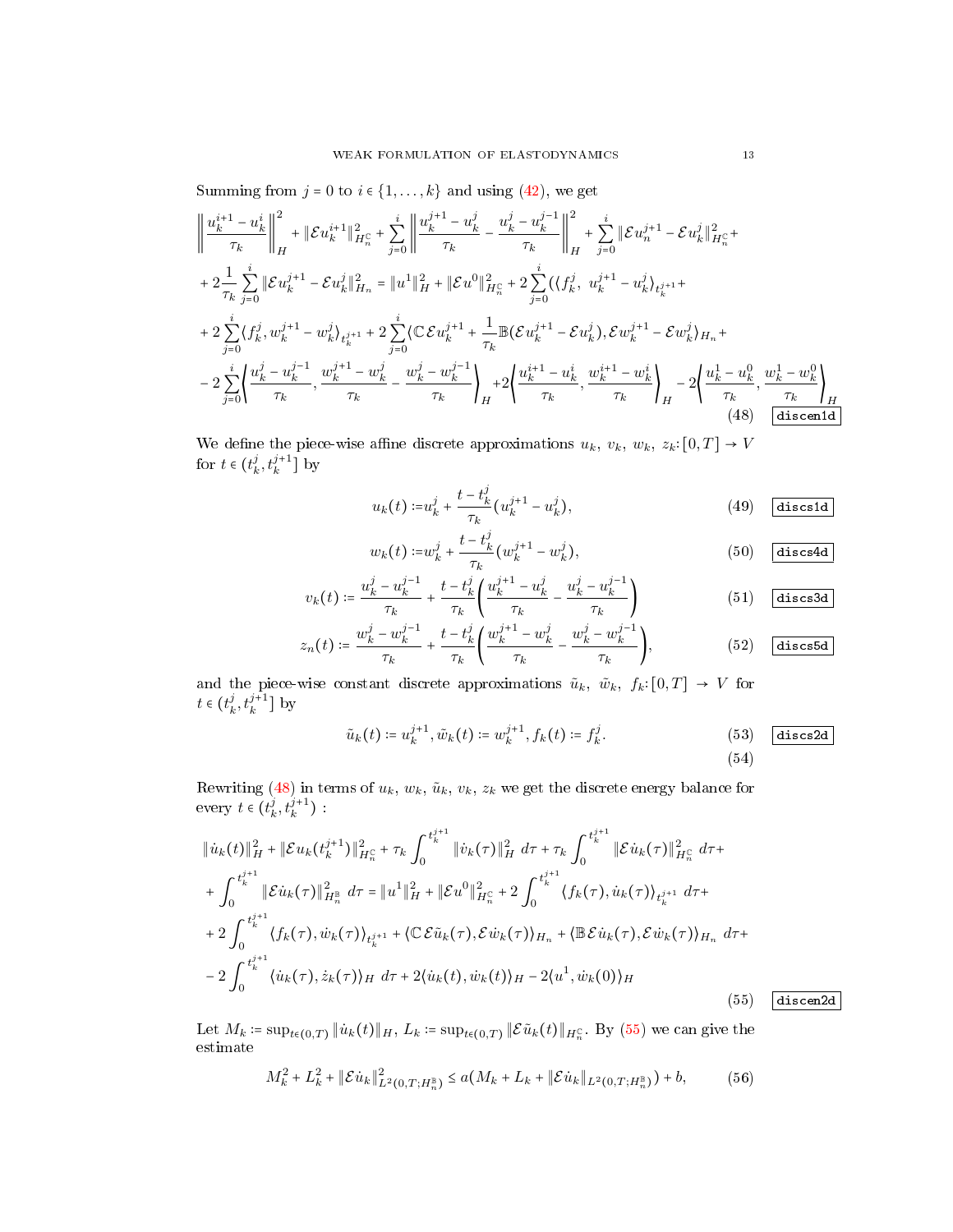where a and b are constants that depends only on  $||f||_{L^2(0,T;V^*)}$ ,  $||w||_{W^{1,2}(0,T;V)}$ ,  $||w||_{W^{2,2}(0,T;H)}$ ,  $||u_1||_H$  and on T. As a consequence we can deduce the followings

 $\mathcal{E} u_k(t)$  and  $\mathcal{E} \tilde{u}_k(t)$  are bounded in  $H_n$  uniformly in t and k, (57) bpds1d

$$
\dot{u}_k(t) \text{ and } v_k(t) \text{ are bounded in } H \text{ uniformly in } t \text{ and } k \tag{58}
$$

$$
\mathcal{E}u_k
$$
 is bounded in  $L^2(0,T;H_n)$  uniformly in k. (59) [bps2d]

Note also that with the fact  $u^0 \in H$  implies that  $u_k$  is bounded in H uniformly in t and  $k$ . This with  $(57)$  gives

$$
u_k(t) \text{ is bounded in } V \text{ uniformly in } t \text{ and } k. \tag{60} \boxed{\text{bps4d}}
$$

Furthermore, using [\(49\)](#page-12-2)-[\(51\)](#page-12-3) and [\(53\)](#page-12-4), we can rewrite [\(45\)](#page-11-0) for all  $t \in (t_k^j, t_k^{j+1})$  as

<span id="page-13-10"></span>
$$
\langle \dot{v}_k(t), \phi \rangle_H + \langle \mathbb{C} \mathcal{E} \tilde{u}_k(t), \mathcal{E} \phi \rangle_{H_n} + \langle \mathbb{B} \mathcal{E} \dot{u}_k(t), \mathcal{E} \phi \rangle_{H_n} = \langle f_k(t), \phi \rangle_{t_k^{j+1}} \qquad (61) \quad \boxed{\text{dispeded}}
$$

for every  $\phi \in V_{t_k^{j+1}}$ . The last equation leads us to write for all  $t \in (t_k^j, t_k^{j+1})$ 

<span id="page-13-2"></span>
$$
\| \dot{v}_k(t) \|_{\dot{t}_k^{j+1}}^* \le \| \mathcal{E} \tilde{u}_k(t) \|_{H_n^C} + \| \mathcal{E} \dot{u}_k(t) \|_{H_n} + \| f_k(t) \|_{\dot{t}_k^{j+1}}^*.
$$
 (62) ~~b~~pds5d

In particular fix  $s \in [0, T)$ , then for every  $t_1, t_2 \in [s, T]$  with  $t_1 < t_2$ , we have

$$
\int_{t_1}^{t_2} \|P_{st}\dot{v}_k(t)\|_{s}^{*} \ dt \leq \int_{t_1}^{t_2} (\|\mathcal{E}\tilde{u}_k(t)\|_{H_n^{\mathbb{C}}} + \|\mathcal{E}\dot{u}_k(t)\|_{H_n} + \|f_k(t)\|_{s}^{*}) \ dt. \tag{63}
$$

Using  $(57)-(59)$  $(57)-(59)$  $(57)-(59)$ , and  $(62)$ , there exist a constant M such that eventually passing through a subsequence, if we call v a weak limit of  $v_k$  in  $W^{1,2}(s,T;V_s^*)$ , and  $\tilde{g}$  a weak limit of  $t \mapsto \|\mathcal{E} u_k(t)\|_{H_n}$  in  $L^2(0,T)$ , we have

$$
\int_{t_1}^{t_2} \|P_{st}\dot{v}(t)\|_{s}^{*} d\tau \le M|t_2 - t_1| + \int_{t_1}^{t_2} (\tilde{g}(t) + \|f(t)\|_{s}^{*}) dt,
$$
\n(64)

for every  $t_1, t_2 \in [s, T]$  with  $t_1 < t_2$ .

Now if we fix a dense set  $D \subset [0, T]$ , using a diagonal argument we obtain a subsequence, not relabeled, such that

<span id="page-13-6"></span>
$$
u_k \rightharpoonup u \text{ weakly in } W^{1,2}(0,T;V) \tag{65} \boxed{\text{estlem3d}}
$$

<span id="page-13-7"></span><span id="page-13-3"></span>
$$
v_k \rightharpoonup v \text{ weakly in } L^2(0, T; H), \tag{66}
$$

$$
v_k \rightharpoonup v \text{ weakly in } W^{1,2}(s,T;V_s^*) \text{ for every } s \in D,
$$
\n
$$
(67) \quad \text{estlem1d}
$$

and

<span id="page-13-4"></span>
$$
\int_{t_1}^{t_2} \|P_{st}\dot{v}(t)\|_{s}^{*} d\tau \leq M|t_2 - t_1| + \int_{t_1}^{t_2} (\tilde{g}(t) + \|f(t)\|_{s}^{*}) dt, \tag{68}
$$
  $\boxed{\text{est1em6d}}$ 

for every  $t_1, t_2 \in [s, T]$  with  $t_1 < t_2$ .

Moreover using the continuity of the projection maps  $P_{st}$ , it follows that [\(67\)](#page-13-3) and [\(68\)](#page-13-4) become

$$
v_k \rightharpoonup v \text{ weakly in } W^{1,2}(s,T;V_s^*) \text{ for every } s \in [0,T), \tag{69}
$$

and

<span id="page-13-8"></span>
$$
\int_{t_1}^{t_2} \|P_{st}\dot{v}(t)\|_s^* d\tau \le M|t_2 - t_1| + \int_{t_1}^{t_2} (\tilde{g}(t) + \|f(t)\|_s^*) dt, \tag{70} \quad \boxed{\text{estlem4d}}
$$

for every  $s \in [0, T)$  and every  $t_1, t_2 \in [s, T]$  with  $t_1 < t_2$ . In particular

<span id="page-13-9"></span>
$$
||P_{st}\dot{v}(t)||_{s}^{*} \leq M + \tilde{g}(t) + ||f(t)||_{s}^{*},
$$
\n(71) [pwestd]

for every  $s \in [0, T)$  and a.e.  $t > s$ .

<span id="page-13-5"></span><span id="page-13-1"></span><span id="page-13-0"></span>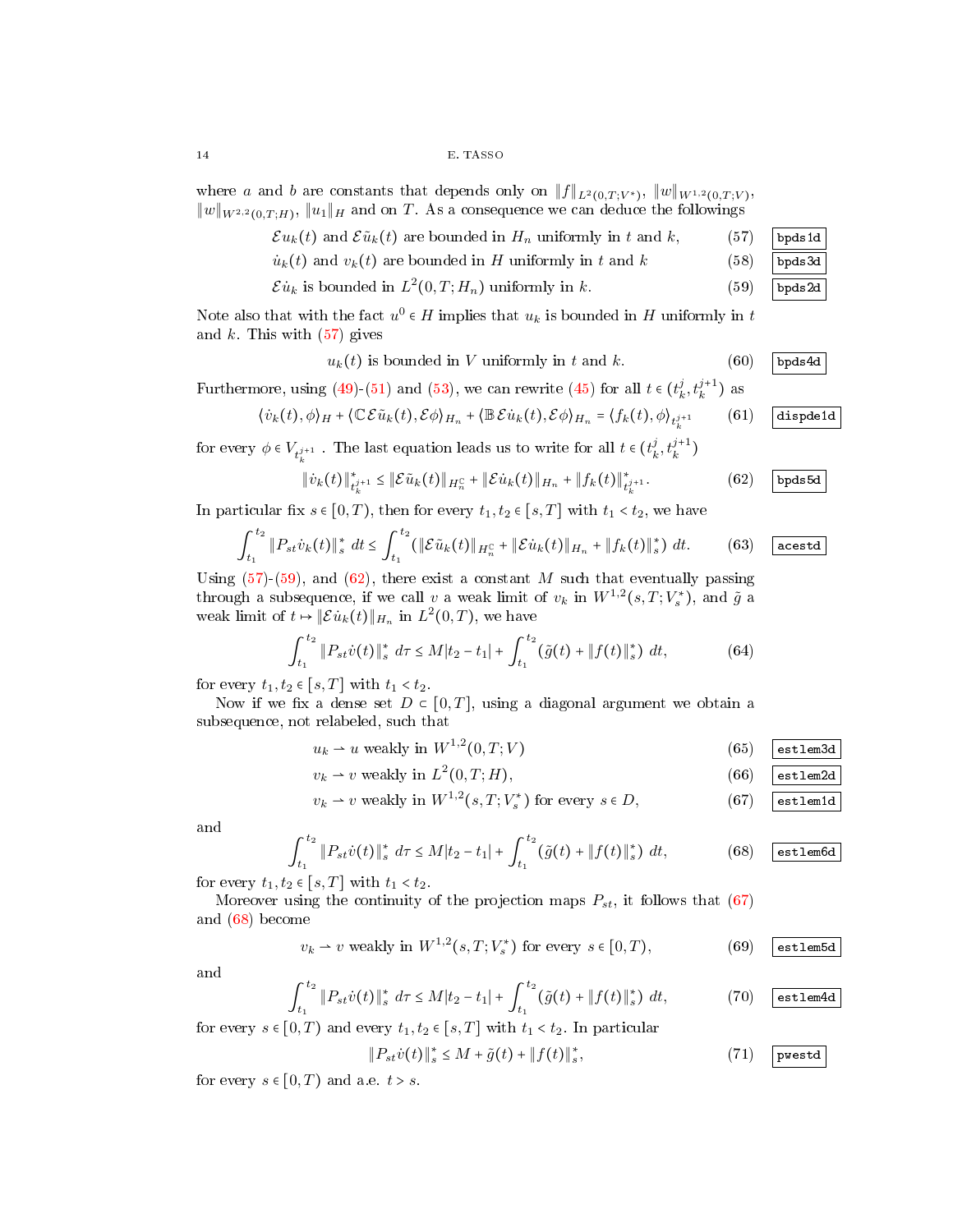By [\(58\)](#page-13-5) it is easy to see that in fact

$$
u \in W^{1,\infty}(0,T;H),\tag{72}
$$

and this with convergence [\(65\)](#page-13-6) gives [\(28\)](#page-9-1).

Now we want to show

$$
\dot{u}(t) = v(t) \text{ in } H \text{ for a.e. } t \in [0, T]. \tag{73}
$$

First of all for  $t \in (t_k^j, t_k^{j+1})$  we have  $\dot{u}_k(t) = v_k(t_k^{j+1})$  and so

$$
\|\dot{u}_k(t) - v_k(t)\|_{\dot{t}_k^{j+1}}^* = \|v_k(t_k^{j+1}) - v_k(t)\|_{\dot{t}_k^{j+1}}^* \leq \int_{t_k^j}^{t_k^{j+1}} \|\dot{v}_k(\tau)\|_{\dot{t}_k^{j+1}}^* d\tau \leq \tau_k^{\frac{1}{2}} C, \qquad (74)
$$

where C is a uniform bound on the  $L^2$  norm of the right-hand side of [\(62\)](#page-13-2). Then for all  $s < t$  we have  $||\dot{u}_k(t) - v_k(t)||_s^* \leq \tau_k^{\frac{1}{2}} C$ , and this together with [\(66\)](#page-13-7) implies  $\dot{u}_k \to v$ weakly in  $L^2(s,T;V^*_s)$  for any  $s \in [0,T)$ . But also  $\dot{u}_k \to \dot{u}$  weakly in  $L^2(0,T;H)$ by [\(65\)](#page-13-6). So  $v(t) = \dot{u}(t)$  in  $V_s^*$ , for every  $s \in [0, T)$  and for a.e.  $t \in (s, T)$ . Since  $v(t)$ and  $\dot{u}(t)$  belong to H, and H is embedded in  $V_s^*$  for every  $s \in [0,T]$  we finally get that  $v(t) = \dot{u}(t)$  as elements of H for a.e.  $t \in [0, T]$ . This together with [\(65\)](#page-13-6) and [\(70\)](#page-13-8) allows to conclude that

<span id="page-14-0"></span>
$$
u \in W^{2,2}(t, T; V_s^*) \text{ for every } s, t \in [0, T] \text{ with } s < t. \tag{75}
$$

Let  $g(t) \coloneqq M + \tilde{g}(t) + ||f(t)||_t^*$  then by [\(71\)](#page-13-9) we have

<span id="page-14-1"></span>
$$
||P_{st}\ddot{u}(t)||_{s}^{*} \le g(t), \qquad (76) \quad \text{alem2d}
$$

for every  $s \in [0, T)$  and for a.e.  $t > s$ .

Now we investigate the convergence of the constant piecewise interpolated  $\tilde{u}_k$ . Since by  $(65)$   $u_k$  are Lipschitz with values in H uniformly in k, as before we get that

$$
\tilde{u}_k \rightharpoonup u \text{ weakly in } L^2(0, T; H),\tag{77}
$$

and since by [\(57\)](#page-13-0)  $\mathcal{E} \tilde{u}_k$  is bounded in  $L^2(0,T;H_n)$ , we also obtain that up to subsequences

<span id="page-14-2"></span>
$$
\tilde{u}_k \rightharpoonup u \text{ weakly in } L^2(0, T; V) \tag{78}
$$

Furthermore, note that  $\tilde{u}_k(t - \tau_k) - \tilde{w}_k(t - \tau_k) \in V_t$  for every  $t \in [0, T]$ , and

$$
\tilde{u}_k(\cdot - \tau_k) - \tilde{w}_k(\cdot - \tau_k) \rightharpoonup u - w \text{ weakly in } L^2(0, T; V). \tag{79}
$$

Since the linear subspace  $\{v \in L^2(0,T;V) \mid v(t) \in V_t \text{ for a.e. } t \in [0,T] \}$  is strongly closed, it is also weakly closed in  $L^2(0,T;V)$ . Therefore  $u(t) \in V_t + w(t)$  for a.e.  $t \in [0, T]$ . Moreover for every  $t \in (0, T]$  there exist an increasing sequence  $t_i \in [0, T]$ converging to t such that  $u(t_i) - w(t_i) \in V_{t_i}$  for every i. Thanks to [\(65\)](#page-13-6) we know that  $t \mapsto u(t) - w(t)$  is a strongly continuous map with values in V, and we obtain  $u(t)-w(t) \in V_t$  for every  $t \in (0,T]$ . Together with the initial condition  $u(0) = u^0 \in V_0$ we obtain [\(29\)](#page-9-7). Moreover thanks to [\(75\)](#page-14-0) and [\(76\)](#page-14-1) we are in position to apply Lemma [2.12](#page-7-2) to the function  $u - w$  and hence to deduce that for a.e.  $t \in [0, T]$ 

$$
\frac{\dot{u}(t+h) - \dot{u}(t)}{h} \rightharpoonup \ddot{u}(t) \text{ weakly in } V_t^* \text{ as } h \to 0^+.
$$
 (80)  $\boxed{\text{wcontd}}$ 

Now we want to show that [\(33\)](#page-9-4) holds for a.e.  $t \in [0,T]$  for every  $\phi \in V_t$ . We claim that there exists a negligible set  $W \subset [0,T]$  such that for  $s \in D$  and for all  $\phi \in V_s$ , we have

<span id="page-14-3"></span>
$$
\langle \ddot{u}(t), \phi \rangle_s + \langle \mathbb{C}\mathcal{E}u(t), \mathcal{E}\phi \rangle_{H_n} + \langle \mathbb{B}\mathcal{E}\dot{u}(t), \mathcal{E}\phi \rangle_{H_n} = \langle f(t), \phi \rangle_s, \tag{81}
$$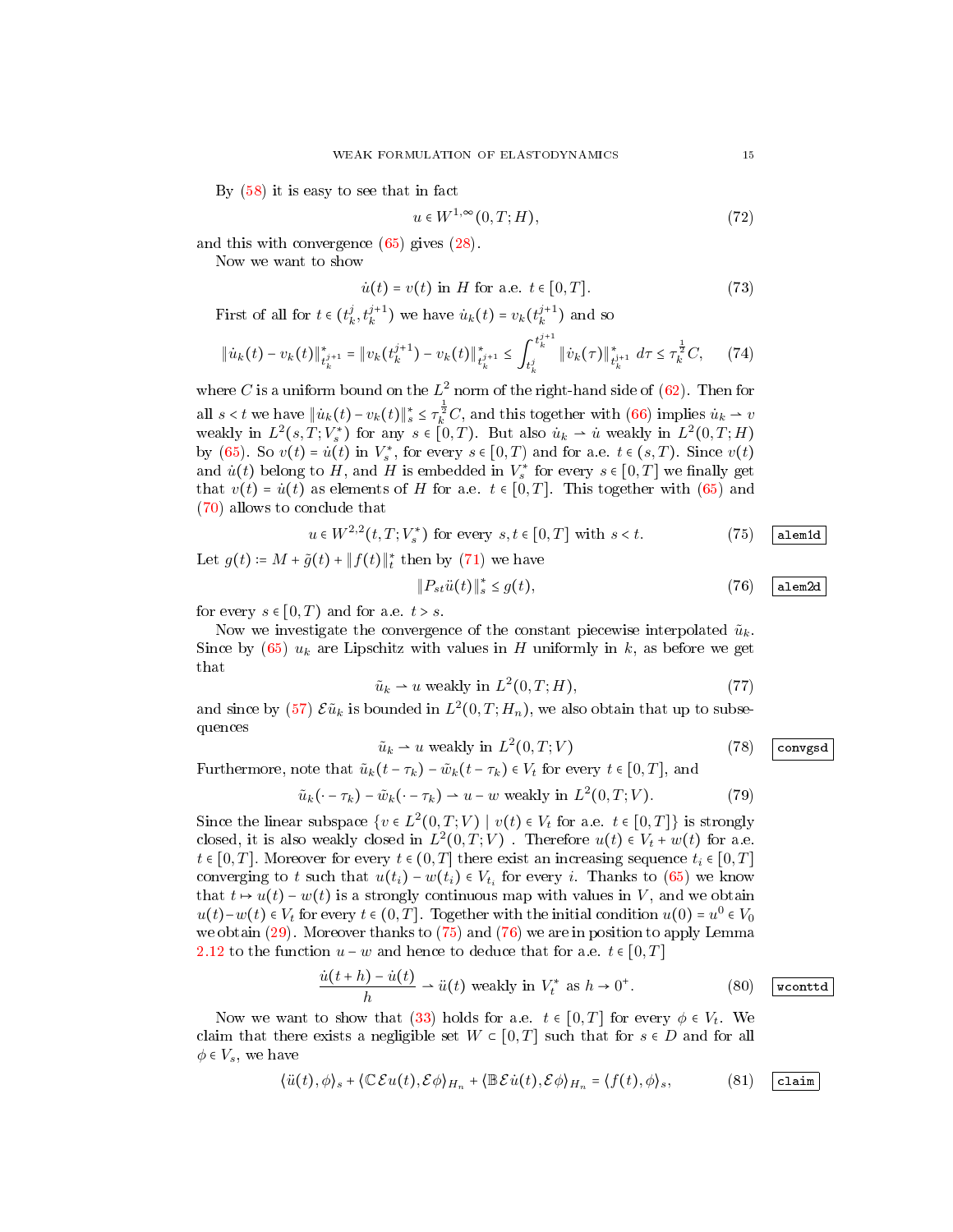for every  $t \in (s, T] \setminus W$ .

To prove the claim, first we fix  $s \in D$  and  $\phi \in V_s$ . Using [\(61\)](#page-13-10) we have for a.e.  $t > s$ 

<span id="page-15-1"></span>
$$
\langle \dot{v}_k(t), \phi \rangle_s + \langle \mathbb{C} \mathcal{E} \tilde{u}_k(t), \mathcal{E} \phi \rangle_{H_n} + \langle \mathbb{B} \mathcal{E} \dot{u}_k(t), \mathcal{E} \phi \rangle_{H_n} = \langle f_k(t), \phi \rangle_s. \tag{82}
$$

Hence we have also

<span id="page-15-0"></span>
$$
\int_{s}^{T} (\langle \dot{v}_{k}(t), \phi \rangle_{s} + \langle \mathbb{C} \mathcal{E} \tilde{u}_{k}(t), \mathcal{E} \phi \rangle_{H_{n}} + \langle \mathbb{B} \mathcal{E} \dot{u}_{k}(t), \mathcal{E} \phi \rangle_{H_{n}} - \langle f_{k}(t), \phi \rangle_{s}) dt = 0.
$$
 (83) idisped

By construction  $f_k \to f$  strongly in  $L^2(0,T;V^*)$ . We know that  $\dot{v}_k \to \dot{v}$  weakly in  $L^2(s,T;V^*_s)$  by [\(122\)](#page-20-0). Since  $\dot{u} = v$  in  $W^{1,2}(s,T;V^*_s)$ , we also have that  $\ddot{u} = \dot{v}$  in  $L^2(s,T;V^*_s)$  . Using also [\(65\)](#page-13-6) and [\(78\)](#page-14-2), we can pass to the limit in [\(83\)](#page-15-0) to have

<span id="page-15-2"></span>
$$
\int_{s}^{T} (\langle \ddot{u}(t), \phi \rangle_{s} + \langle \mathbb{C} \mathcal{E} u(t), \mathcal{E} \phi \rangle_{H_{n}} + \langle \mathbb{B} \mathcal{E} \dot{u}(t), \mathcal{E} \phi \rangle_{H_{n}} - \langle f(t), \phi \rangle_{s}) \ dt = 0. \qquad (84)
$$
 (a zero)

By  $(82)$  we deduce that the integrand in  $(84)$  is zero for a.e.  $t > s$ . Since  $V_s$  is separable, the set  $N_s$  of  $t > s$  for which  $(82)$  does not hold can be taken independent of  $\phi$ . We set W to be the union over  $s \in D$  of the sets  $N_s$ , so that W also has measure zero. It follows that for every  $s \in D$  and for every  $t \in (s, T] \setminus W$  [\(81\)](#page-14-3) holds, and this shows the claim.

Using Lemma [2.12](#page-7-2) it follows that for a.e. t and for every  $\phi \in V_t$ , there exist  $s_i \nearrow t$  with  $s_i \in D$  and  $\phi_i \in V_{s_i}$ , such that  $\phi_i \rightarrow \phi$  strongly in  $V_t$ . Now note that if t belongs also to  $(0, T] \setminus W$ , by our previous claim we have

$$
\langle \ddot{u}(t), \phi_i \rangle_t + \langle \mathbb{C} \mathcal{E} u(t), \mathcal{E} \phi_i \rangle_{H_n} + \langle \mathbb{B} \mathcal{E} \dot{u}(t), \mathcal{E} \phi_i \rangle_{H_n} - \langle f(t), \phi_i \rangle_t
$$
  
= 
$$
\langle \ddot{u}(t), \phi_i \rangle_{s_i} + \langle \mathbb{C} \mathcal{E} u(t), \mathcal{E} \phi_i \rangle_{H_n} + \langle \mathbb{B} \mathcal{E} \dot{u}, \mathcal{E} \phi_i \rangle_{H_n} - \langle f(t), \phi_i \rangle_{s_i} = 0.
$$
 (85)

The convergence of the  $\phi_i$  to  $\phi$  gives [\(33\)](#page-9-4).

Since by construction

$$
f_k \to f \text{ strongly in } L^2(0, T; V^*), \tag{86}
$$

 $w_k \to w$  strongly in  $W^{1,2}(0,T;H^1(\Omega))^n$  $(87)$ 

$$
\dot{w}_k \to \dot{w} \text{ strongly in } H \text{ for every } t \in [0, T], \tag{88}
$$

$$
\dot{z}_k \to L^2(0, T; H) \text{ strongly in } L^2(0, T; H), \tag{89}
$$

using also [\(65\)](#page-13-6) and [\(78\)](#page-14-2), passing to the limit as  $k \to \infty$  in [\(55\)](#page-12-1), we obtain [\(39\)](#page-10-3) by lower semicontinuity.

To prove  $(34)$ , it is enough to show that for every sequence  $t_i$  of Lebesgue points for  $t \mapsto \|\dot{u}(t)\|_{H}^2 + \|\mathcal{E}u(t)\|_{H_n^{\mathbb{C}}}$  with  $t_i \to 0$ , then

<span id="page-15-3"></span>
$$
\dot{u}(t_i) \to u^1 \text{ strongly in } H,
$$
\n(90) incondmrd

By [\(30\)](#page-9-8) *u*<sup>i</sup> belongs to  $W^{1,2}(0,T;V_0^*)$ , so that, if  $t_i \to 0$ , then  $\dot{u}(t_i) \to u^1$  in  $V_0^*$ . Since  $\dot{u}(t_i)$  is bounded in H by [\(28\)](#page-9-1) and  $V_0 \subset H$  is dense, it follows that  $\dot{u}(t_i) \to u^1$ weakly in H. Since  $u \in W^{1,2}(0,T;H)$  then  $u(t_i) \to u^0$  strongly in H, and since  $\mathcal{E}u(t_i)$  is bounded in  $H_n$ , it follows that  $\mathcal{E}u(t_i) \rightharpoonup \mathcal{E}u^0$  weakly in  $H_n$ . Therefore [\(90\)](#page-15-3) is equivalent to

<span id="page-15-4"></span>
$$
\limsup_{i \to \infty} \|\dot{u}(t_i)\|_{H}^{2} + \|\mathcal{E}u^{0}\|_{H_n^{\mathbb{C}}} \leq \limsup_{i \to \infty} \|\dot{u}(t_i)\|_{H}^{2} + \liminf_{i \to \infty} \|\mathcal{E}u(t_i)\|_{H_n^{\mathbb{C}}}
$$
\n
$$
\leq \limsup_{i \to \infty} \|\dot{u}(t_i)\|_{H} + \|\mathcal{E}u(t_i)\|_{H_n^{\mathbb{C}}} \tag{91} \quad \boxed{\text{Isimrd}}
$$
\n
$$
\leq \|u^1\|_{H} + \|\mathcal{E}u^{0}\|_{H_n^{\mathbb{C}}}.
$$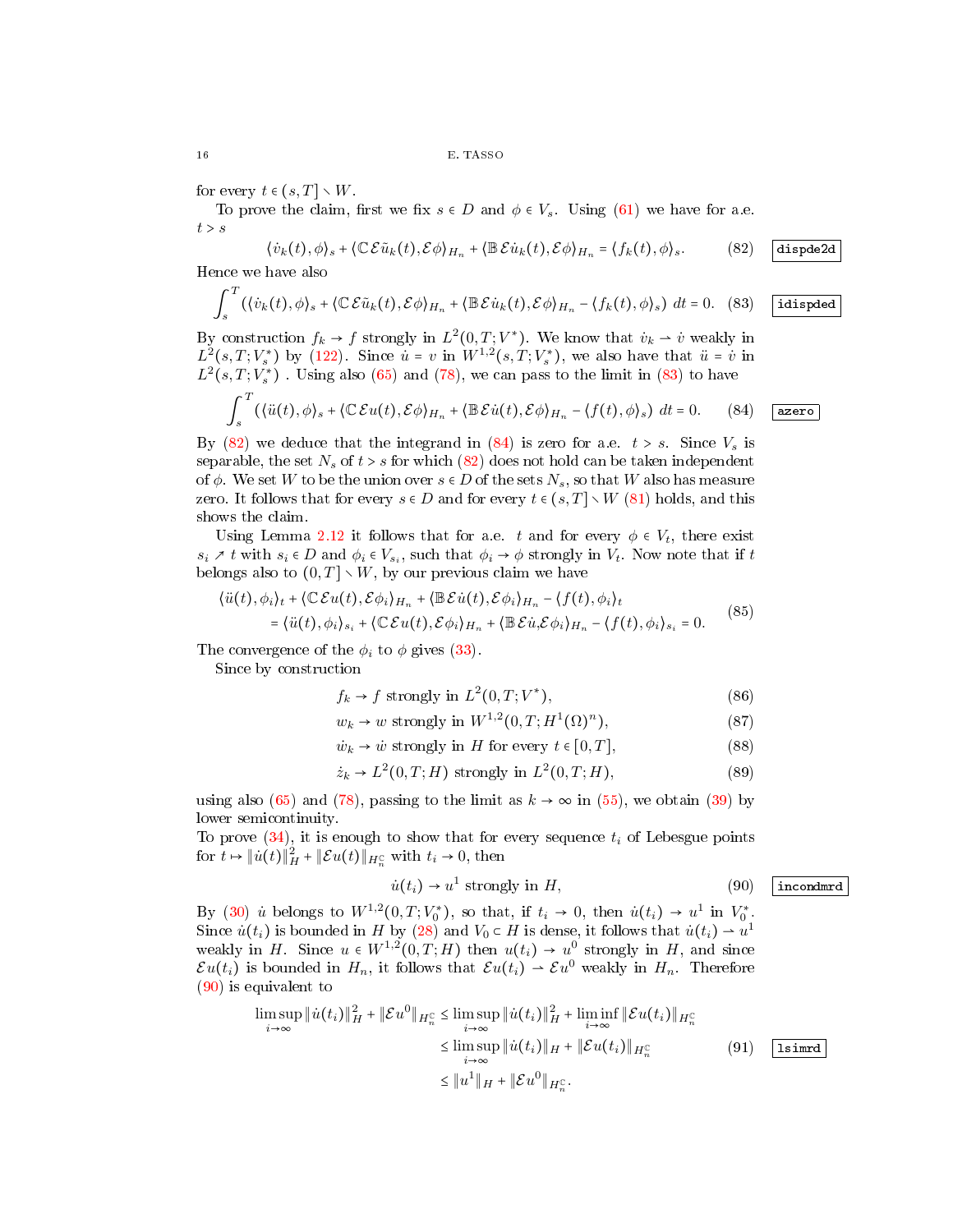By  $(28)$  and  $(39)$  there exists a constant C such that

<span id="page-16-1"></span>
$$
\|\dot{u}(t)\|_{H}^2+\|\mathcal{E}u(t)\|_{H_n^{\mathbb{C}}}^2 \leq \|u^1\|_{H}^2+\|\mathcal{E}u^0\|_{H_n^{\mathbb{C}}}^2+o\left(1\right)
$$

for a.e.  $t \in [0,T]$ . Inequality [\(92\)](#page-16-1) holds for all Lebesgue points of  $t \mapsto ||\dot{u}(t)||_H^2 +$  $||\mathcal{E}u(t)||_{H_n^C}^2$ , in particular for  $t = t_i$ , so that the last inequality in [\(91\)](#page-15-4) follows from  $(92)$ .

contoz Proposition 3.4. Let u be the function given by Theorem  $\angle 4.2$ , then u satisfies condition [\(32\)](#page-9-9) and the energy balance [\(38\)](#page-10-1) for every t Lebesgue point of  $\|\dot{u}(\cdot)\|_{H}^{2}$ .

> <span id="page-16-0"></span>*Proof.* Let  $w$  be the Dirichlet boundary condition considered in Definition [3.1.](#page-9-3) We note that for every  $h \in (0,T)$  and for a.e.  $t \in [0,T]$  the functions  $u(t) - u(t-h)$  $(w(t) - w(t - h)) \in V_t$ . Hence if we define  $z(t) = u(t) - w(t)$  we can test equation [\(33\)](#page-9-4) with  $\frac{z(t)-z(t-h)}{h}$  and integrate on  $(h, T)$  to get

$$
\int_{h}^{t} \left\{ \ddot{u}(\tau), \frac{z(\tau) - z(\tau - h)}{h} \right\}_{\tau} d\tau + \int_{h}^{t} \left\{ \mathbb{C} \mathcal{E} u(\tau), \frac{\mathcal{E} z(\tau) - \mathcal{E} z(\tau - h)}{h} \right\}_{H_{n}} d\tau
$$
\n
$$
+ \int_{h}^{t} \left\{ \mathbb{B} \mathcal{E} \dot{u}(\tau), \frac{\mathcal{E} z(\tau) - \mathcal{E} z(\tau - h)}{h} \right\}_{H_{n}} d\tau
$$
\n
$$
= \int_{h}^{t} \left\{ f(\tau), \frac{z(\tau) - z(\tau - h)}{h} \right\}_{\tau} d\tau + \int_{h}^{t} \left\{ F(\tau), \frac{z(\tau) - z(\tau - h)}{h} \right\}_{\Theta} d\tau.
$$
\n(93)\n
$$
= \int_{h}^{t} \left\{ f(\tau), \frac{z(\tau) - z(\tau - h)}{h} \right\}_{\tau} d\tau + \int_{h}^{t} \left\{ F(\tau), \frac{z(\tau) - z(\tau - h)}{h} \right\}_{\Theta} d\tau.
$$

Since  $u \in W^{1,2}(0,T; V)$  and  $w \in W^{2,2}(0,T; H) \cap W^{1,2}(0,T; V)$ , we take the limit as  $h \to 0^+$  on both side of the previous equality

<span id="page-16-2"></span>
$$
\lim_{h \to 0^+} \int_h^t \left\{ \ddot{u}(\tau), \frac{z(\tau) - z(\tau - h)}{h} \right\}_\tau d\tau + \int_0^t \langle \mathbb{C} \mathcal{E} \dot{u}(\tau), \mathcal{E} \dot{z}(\tau) \rangle_{H_n} d\tau
$$
\n
$$
+ \int_h^t \langle \mathbb{C} \mathcal{E} u(\tau), \mathcal{E} \dot{z}(\tau) \rangle_{H_n} d\tau = \int_0^t \langle f(\tau), \dot{z}(t) \rangle_\tau d\tau + \int_0^t \langle F(\tau), \dot{z}(\tau) \rangle_\Theta d\tau
$$
\n(94)  $\boxed{\text{enbalp}}$ 

In order to compute the limit of the first term in the left hand-side of  $(94)$ , we use Lemma [2.14](#page-8-2) to write

<span id="page-16-3"></span>
$$
\int_{h}^{t} \left\langle \ddot{u}(\tau), \frac{z(\tau) - z(\tau - h)}{h} \right\rangle_{\tau} d\tau = \left\langle \dot{u}(t), \frac{z(t) - z(t - h)}{h} \right\rangle_{H} - \left\langle \dot{u}(h), \frac{z(h) - z(0)}{h} \right\rangle_{H}
$$

$$
- \int_{h}^{t} \left\langle \dot{u}(\tau), \frac{\dot{z}(\tau) - \dot{z}(\tau - h)}{h} \right\rangle_{H} d\tau
$$
(95)  $\boxed{\text{exptt}}$ 

Since t is a Lebesgue point of  $\|\dot{u}(\cdot)\|_H^2$  and u satisfies the initial condition [\(34\)](#page-9-5) we have

$$
\lim_{h \to 0^{+}} \left\{ \dot{u}(t), \frac{u(t) - u(t - h)}{h} \right\}_{H} = \|\dot{u}(t)\|_{H}^{2} \text{ and } \lim_{h \to 0^{+}} \left\{ \dot{u}(h), \frac{u(h) - u(0)}{h} \right\}_{H} = \|u^{1}\|_{H}^{2}.
$$
\nMoreover using the identity  $\langle \dot{u}(\tau), \dot{u}(\tau) - \dot{u}(\tau - h) \rangle_{H} = \frac{1}{2} \|\dot{u}(\tau - h)\|_{H}^{2} - \frac{1}{2} \|\dot{u}(\tau)\|_{H}^{2} + \frac{1}{2} \|\dot{u}(\tau) - \dot{u}(\tau - h)\|_{H}^{2},$  we can write\n
$$
\int_{h}^{t} \left\{ \dot{u}(\tau), \frac{\dot{u}(\tau) - \dot{u}(\tau - h)}{h} \right\}_{H} d\tau = \frac{1}{2h} \int_{t}^{t+h} \|\dot{u}(\tau)\|_{H}^{2} d\tau - \frac{1}{2h} \int_{0}^{h} \|\dot{u}(\tau)\|_{H}^{2} d\tau + \frac{1}{2h} \int_{h}^{t} \|\dot{u}(\tau) - \dot{u}(\tau - h)\|_{H}^{2} d\tau.
$$

 $(92)$  enine1d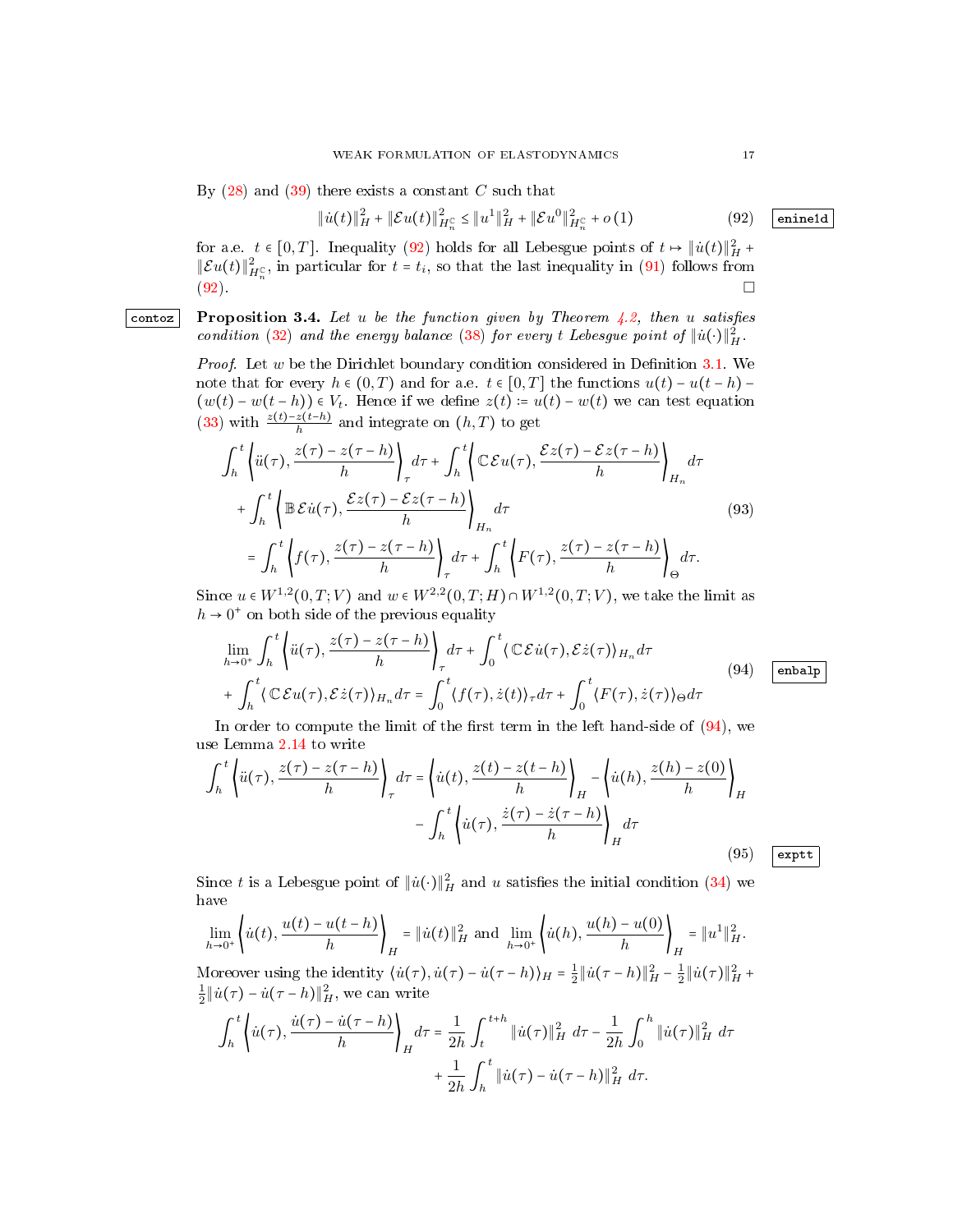Again using condition [\(34\)](#page-9-5) and the fact that t is a Lebesgue point of  $\|\dot{u}(\cdot)\|_H^2$ , we can write

$$
\lim_{h \to 0^{+}} \int_{h}^{t} \left\{ \dot{u}(\tau), \frac{\dot{u}(\tau) - \dot{u}(\tau - h)}{h} \right\}_{H} d\tau = \frac{1}{2} \| \dot{u}(t) \|_{H}^{2} - \frac{1}{2} \| u^{1} \|_{H}^{2}
$$
\n
$$
+ \lim_{h \to 0^{+}} \frac{1}{2} \int_{h}^{t} \frac{\| \dot{u}(\tau) - \dot{u}(\tau - h) \|_{H}^{2}}{h} d\tau,
$$
\n(96)

<span id="page-17-0"></span>Finally using  $w \in W^{2,2}(0,T;H)$  we can take the limit on both side of [\(95\)](#page-16-3)

$$
\lim_{h \to 0^{+}} \int_{h}^{t} \left\langle \ddot{u}(\tau), \frac{z(\tau) - z(\tau - h)}{h} \right\rangle_{\tau} d\tau = \frac{1}{2} ||\dot{u}(t)||_{H}^{2} - \frac{1}{2} ||u^{1}||_{H}^{2}
$$
\n
$$
+ \lim_{h \to 0^{+}} \frac{1}{2} \int_{h}^{t} \frac{||\dot{u}(\tau) - \dot{u}(\tau - h)||_{H}^{2}}{h} d\tau + \frac{1}{2} \langle \dot{u}(t), \dot{w}(t) \rangle_{H}
$$
\n
$$
- \frac{1}{2} \langle u^{1}, \dot{w}(0) \rangle_{H} + \frac{1}{2} \int_{0}^{t} \langle \dot{u}(\tau), \ddot{w}(\tau) \rangle_{H} d\tau.
$$
\n(97)  $\boxed{\text{1swtfin}}$ 

Putting together [\(94\)](#page-16-2) with [\(97\)](#page-17-0) we obtain for every Lebesgue point t of  $\|\dot{u}(\cdot)\|_H^2$ 

<span id="page-17-1"></span>
$$
\frac{1}{2} \|\dot{u}(t)\|_{H}^{2} + \frac{1}{2} \|\mathcal{E}u(t)\|_{H_{n}^{c}}^{2} + \int_{0}^{t} \|\mathcal{E}\dot{u}(\tau)\|_{H_{n}^{B}}^{2} d\tau - \lim_{h \to 0^{+}} \frac{1}{2} \int_{h}^{t} \frac{\|\dot{u}(\tau) - \dot{u}(\tau - h)\|_{H}^{2}}{h} d\tau
$$
\n
$$
= \frac{1}{2} \|u^{1}\|_{H}^{2} + \frac{1}{2} \|\mathcal{E}u^{0}\|_{H_{n}^{c}} + \mathcal{W}_{load}(u; 0, t) + \mathcal{W}_{bdry}(u; 0, t).
$$
\n(98)  $\boxed{\text{circ}}$ 

But since we already know u satisfies the energy inequality  $(39)$ , we immediately conclude that both condition  $(32)$  and the energy balance  $(38)$  hold.

## remeding remark 3.5. At each time t we expect that any energy increment for the solution  $u(t)$ , is due to the external forces. By identity [\(98\)](#page-17-1), which is true for every u satisfying  $(28)-(31)$  $(28)-(31)$  $(28)-(31)$  and  $(33)$ , the requirement  $(32)$  i.e.

$$
\lim_{h\rightarrow 0^+}\frac{1}{2}\int_h^t\frac{\|\dot u(\tau)-\dot u(\tau-h)\|_H^2}{h}d\tau=0
$$

is natural in term of energy balance, and allow us to deal with solutions whose energy behavior is consistent from a physical point of view.

Remark 3.6. Since  $\dot{u}(t) - \dot{w}(t) \in V_t$  for a.e.  $t \in [0, T]$ , we can use it as test function in  $(33)$  and integrate on  $(0, t)$  to obtain

$$
\int_0^t \langle \ddot{u}(\tau), \dot{u}(\tau) \rangle_\tau \, d\tau + \frac{1}{2} \|\mathcal{E}u(t)\|_{H_n^c}^2 + \int_0^t \|\mathcal{E}\dot{u}(\tau)\|_{H_n^{\mathbb{B}}}^2 \, d\tau
$$
  

$$
= \frac{1}{2} \|\mathcal{E}u^0\|_{H_n^c}^2 + \mathcal{W}_{load}(u; 0, t) + \mathcal{W}_{bdry}(u; 0, t).
$$

Comparing this last identity with the energy balance  $(38)$ , we have for a.e.  $t \in (0, T)$ that

$$
\frac{1}{2} \|\dot{u}(t)\|_{H}^{2} - \frac{1}{2} \|u^{1}\|_{H}^{2} = \int_{0}^{t} \langle \ddot{u}(\tau), \dot{u}(\tau) \rangle_{\tau} d\tau,
$$

and since  $\tau \mapsto \langle \ddot{u}(\tau), \dot{u}(\tau) \rangle_{\tau} \in L^1(0, T)$  we deduce that  $\|\dot{u}(\cdot)\|_{H}^2 \in W^{1,1}(0, T)$ .

Putting together Theorem [3.2](#page-10-0) and Proposition [3.4,](#page-16-0) we deduce the existence of a solution  $u$  to the damped system of elastodynamic. Moreover using  $(98)$  we can also obtain the uniqueness of weak solutions considered in Definition [3.1.](#page-9-3) This is the content of the next theorem.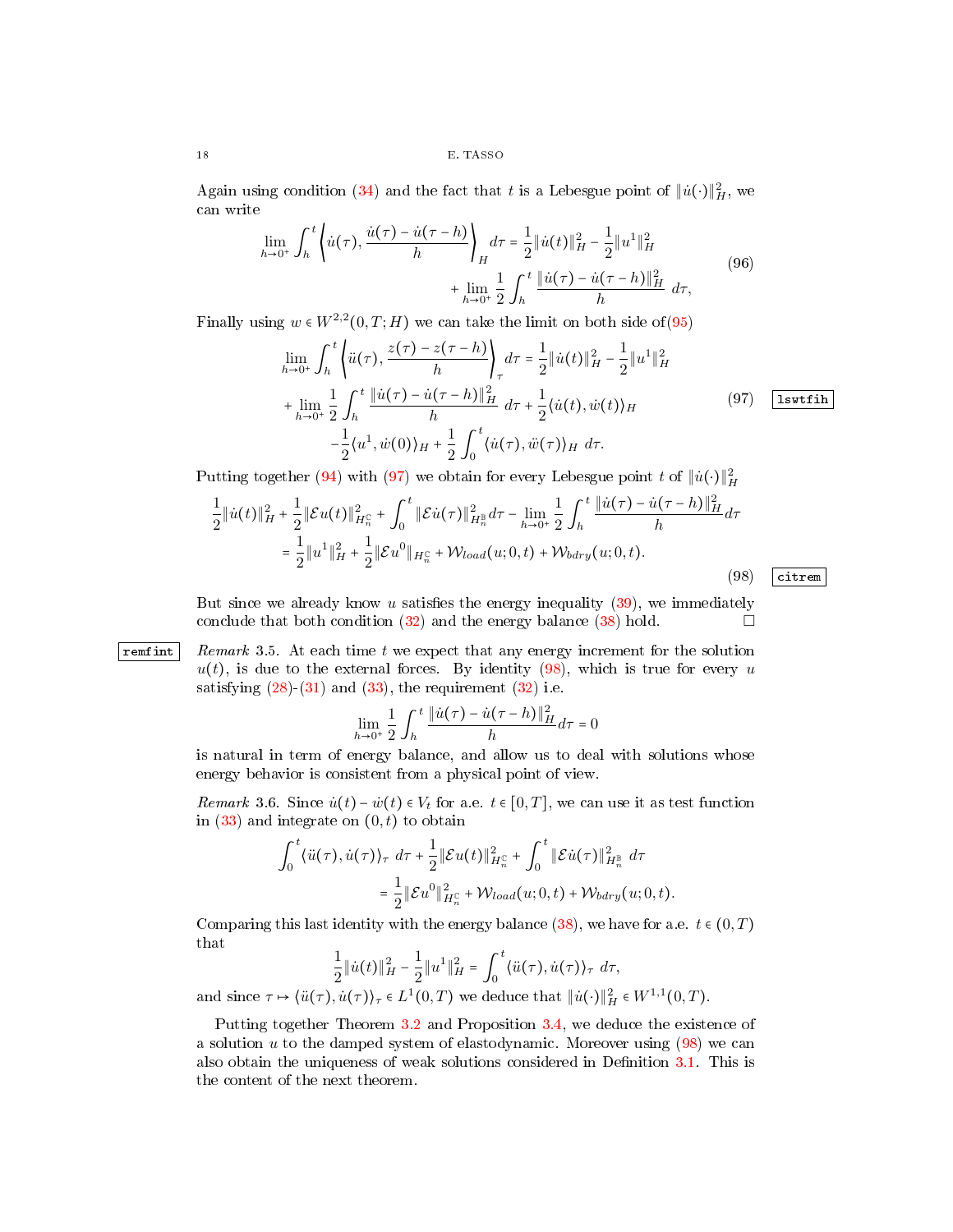<span id="page-18-1"></span>**Exun** Theorem 3.7 (Existence and uniqueness). Under hypothesis of Theorem [3.2](#page-10-0) there exists a unique solution  $u$  considered in Definition [3.1.](#page-9-3) Moreover  $u$  satisfies the energy balance

$$
\frac{1}{2} \|\dot{u}(t)\|_{H}^{2} + \frac{1}{2} \|\mathcal{E}u(t)\|_{H_{n}^{c}}^{2} + \frac{1}{2} \int_{0}^{t} \frac{1}{2} \|\mathcal{E}\dot{u}(\tau)\|_{H_{n}^{B}}^{2} d\tau =
$$
\n
$$
= \frac{1}{2} \|u^{1}\|_{H}^{2} + \frac{1}{2} \|\mathcal{E}u^{0}\|_{H_{n}^{c}} + \mathcal{W}_{load}(u; 0, t) + \mathcal{W}_{bdry}(u; 0, t)
$$
\n(99)  $\boxed{\text{enbad1}}$ 

<span id="page-18-3"></span>for a.e.  $t \in [0, T]$ .

Proof. The existence of a solution satisfying  $(99)$  is simply a consequence of Theorem [3.2](#page-10-0) and Proposition [3.4.](#page-16-0)

To show uniqueness, we notice that [\(28\)](#page-9-1)-[\(33\)](#page-9-4) are all preserved under linear combinations. Therefore, the difference  $v$  between two solutions is a solution with Dirichlet and Neumann homogeneous conditions, with forcing term  $f = 0$ , and satisfying  $v(0) = 0$  and

$$
\lim_{h \to 0^+} \frac{1}{h} \int_0^h \| \dot{v}(t) \|_h^2 \ dt = 0.
$$

Moreover using the same argument as in Proposition, since  $(32)$  holds for v, we have

$$
\frac{1}{2} \|\dot{u}(t)\|_H^2 + \frac{1}{2} \|\mathcal{E}u(t)\|_{H_n^{\mathbb{C}}}^2 + \frac{1}{2} \int_0^t \frac{1}{2} \|\mathcal{E}\dot{u}(\tau)\|_{H_n^{\mathbb{B}}}^2 \ d\tau = 0,
$$

for a.e.  $t \in [0, T]$ . Therefore  $\dot{v}(t) = 0$  a.e. on  $[0, T]$ . Since  $v \in W^{1, \infty}(0, T; H)$  and  $v(0) = 0$ , we conclude  $v(t) = 0$  a.e. on  $[0, T]$ .

<span id="page-18-0"></span>Finally, one can also prove that the energy balance [\(38\)](#page-10-1) holds for every  $t \in [0, T]$ and that the map  $t \mapsto \dot{u}(t)$  is strongly continuous in H. For the proof of this result we refer to  $[8, \text{ Lemma } 3.10].$  $[8, \text{ Lemma } 3.10].$ 

notproved Proposition 3.8. Under the assumptions of Theorem [3.2](#page-10-0), let u be the weak solution of the damped wave equation considered in Definition  $(3.1)$ , with initial conditions  $u(0) = u^0$  and  $(34)$ . Then  $t \mapsto \dot{u}(t)$  is continuous from  $[0,T]$  to H and the energy balance [\(38\)](#page-10-1) holds for every  $t \in [0, T]$ .

## 4. The undamped system of elastodynamics

In this section we study weak solutions of the undamped system of elastodynamics

$$
\ddot{u}(t) - \text{div}\left[\mathbb{C}\mathcal{E}u(t)\right] = f(t),\tag{100}
$$

<span id="page-18-2"></span>on a cracking domain.

 $\boxed{\mathsf{ds}}$  Definition 4.1. Assume (a), (b), (c) and (d). With the notation introduced in Section [2,](#page-3-2) let  $f \in W^{1,2}(0,T;V^*)$ , let  $w \in W^{2,2}(0,T;H) \cap W^{1,2}(0,T;H^1(\Omega)^n)$  and let  $F \in W^{1,2}(0,T;N_\Theta)$  where  $\Theta$  is the function relative to the crack set  $\Gamma$  given by Theorem [2.3](#page-4-1). We say that  $u$  is a weak solution of  $(1)$  on the time dependent domain  $t \mapsto \Omega \setminus \Gamma(t)$  with Dirichlet boundary condition  $w(t)$  on  $\partial_D \Omega$ , Neumann boundary condition  $F(t)$  on  $\partial_N \Omega$ , and homogeneous Neumann boundary conditions on  $\Gamma(t)$ ,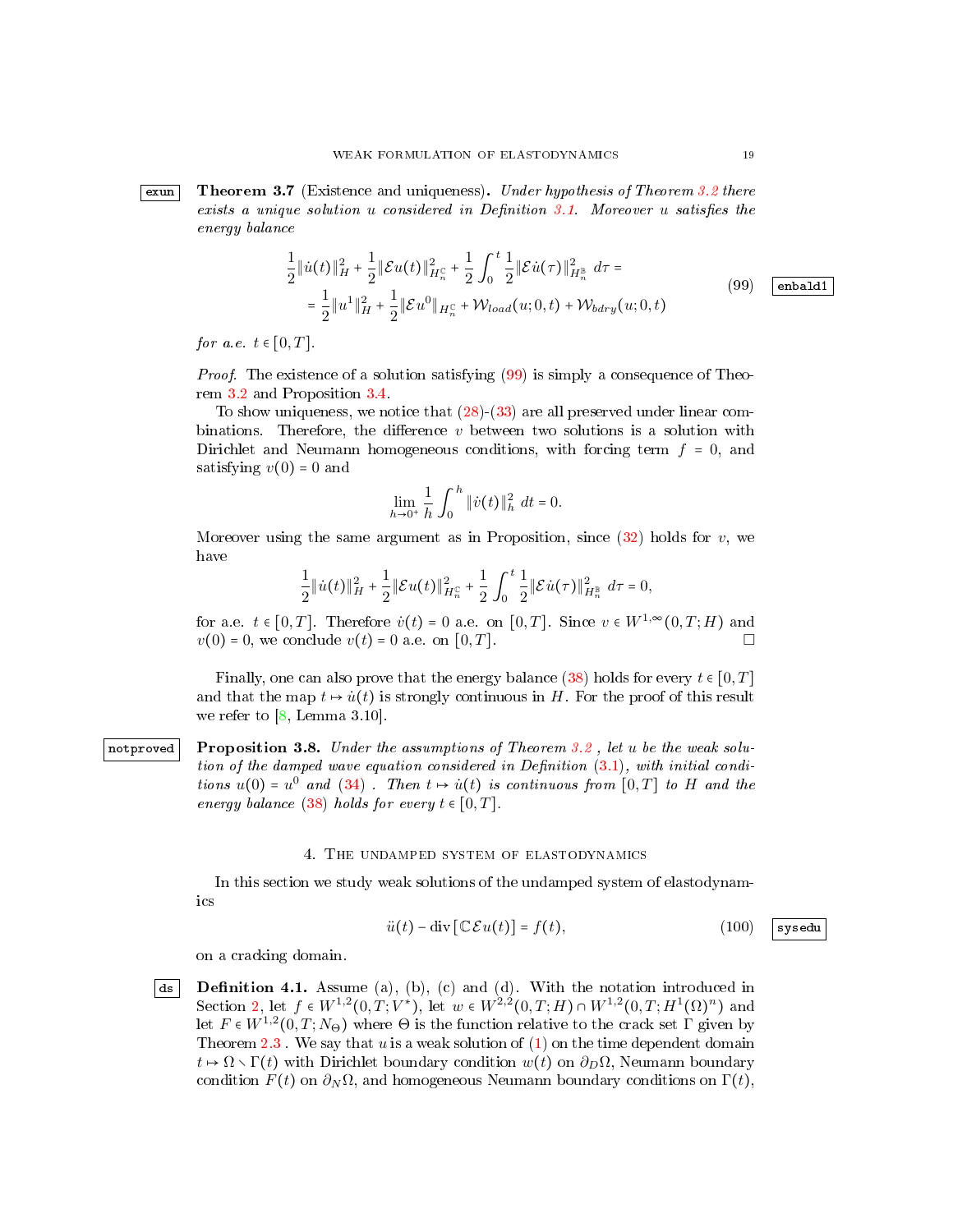if

| $u \in L^{\infty}(0,T;V) \cap W^{1,\infty}(0,T;H).$                                                                                                                                                                     | (101) | ds2 |
|-------------------------------------------------------------------------------------------------------------------------------------------------------------------------------------------------------------------------|-------|-----|
| For every $t \in [0, T]$ $u(t) - w(t) \in V_t$ .                                                                                                                                                                        | (102) | ds3 |
| For every $s \in [0, T]$ $u \in W^{2,2}(s, T; V^*)$ and                                                                                                                                                                 | (103) | ds4 |
| $  P_{st}\ddot{u}(t)  _{\infty}^{*} \leq g(t)$ for a.e. $t \in (s, T)$ , for some $g \in L^{2}(0, T)$ .                                                                                                                 | (104) | ds5 |
| For a.e. $t \in [0, T]$                                                                                                                                                                                                 |       |     |
| $\langle \ddot{u}(t), \phi \rangle_t + \langle \mathbb{C}\mathcal{E}u(t), \mathcal{E}\phi \rangle_{H_n} - \langle F(t), Tr(\phi) \rangle_{\Theta} = \langle f(t), \phi \rangle_t$ , for every $\phi \in V_t$ (105)  ds7 |       |     |
| where $\ddot{u}(t)$ is the one given by Definition 2.13.                                                                                                                                                                |       |     |

Given  $u^0 \in V_0$  and  $u^1 \in H$ , since  $t \mapsto u(t)$  is strongly continuous in H the initial value for  $u^0$  is well defined as element of H. Moreover we are able to prescribe the initial conditions respectively for  $\mathcal{E}u(0)$  and  $\dot{u}(0)$  asking

<span id="page-19-1"></span>
$$
\lim_{h \to 0^+} \frac{1}{h} \int_0^h \|\mathcal{E}u(t) - \mathcal{E}u^0\|_{H_n}^2 \ dt = 0, \tag{106} \quad \boxed{\text{incond1}}
$$

and

<span id="page-19-2"></span>
$$
\lim_{h \to 0^+} \frac{1}{h} \int_0^h \|\dot{u}(t) - u^1\|_H^2 \ dt = 0.
$$
 (107) incond

Since in this case,  $\dot{u}(t)$  is in general only an element in H, we need to consider also a weakened formulation of the work due to the Neumann boundary conditions. More precisely we define

$$
\mathcal{W}_{bdry}^{N}(u;t_1,t_2) \coloneqq \int_{\partial_N \Omega} F(t_2) \cdot u(t_2) \ d\mathcal{H}^{n-1} - \int_{\partial_N \Omega} F(t_1) \cdot u(t_1) \ d\mathcal{H}^{n-1} - \int_{t_1}^{t_2} \left( \int_{\partial_N \Omega} \dot{F}(t) \cdot u(t) \ d\mathcal{H}^{n-1} \right) dt \tag{108}
$$

for every time interval  $[t_1, t_2] \subset [0, T]$ .

<span id="page-19-0"></span>This is the main result:

**Theorem 4.2.** Assume (a), (b), (c) and (d). Let  $f$ ,  $w$  and  $F$  be as in Definition [4.1.](#page-18-2) Then, given two initial conditions  $u^0 \in V_0$  and  $u^1 \in H$ , there exists a solution u of  $(1)$  with initial conditions  $(106)$  and  $(107)$ . Moreover u satisfies the energy inequality

<span id="page-19-3"></span>
$$
\frac{1}{2} \|\dot{u}(t)\|_{H}^{2} + \frac{1}{2} \|\mathcal{E}u(t)\|_{H_{n}^{c}}^{2} \leq \frac{1}{2} \|u^{1}\|_{H}^{2} + \frac{1}{2} \|\mathcal{E}u^{0}\|_{H_{n}^{c}} + \mathcal{W}_{load}(u; 0, t) + \mathcal{W}_{bdry}(u; 0, t) \quad (109) \quad \text{enine}
$$
\n
$$
\text{for a.e. } t \in [0, T].
$$

Proof. Since the argument is similar to the one given for Theorem [4.2,](#page-19-0) we simply give a sketch of the proof.

For  $k \in \mathbb{N}$ , we set  $\tau_k := T/k$  and  $t_k^j := j\tau_k$ . For  $j = 1, 2, \ldots, k$  we define  $f_k^j \in V^*$ and  $w_k^j \in H^1(\Omega)^n$  by

$$
f_k^j := f(t_k^j), \ w_k^j := w(t_k^j), \tag{110}
$$

using that  $f \in W^{1,2}(0,T;V^*)$  and  $w \in W^{1,2}(0,T;H^1(\Omega)^n)$ , so f and w are well defined elements of  $V^*$  and  $H^1(\Omega)^n$ , respectively, for every  $t \in [0,T]$ . Inductively we define  $u_k^j$  for  $j = -1, 0, ..., k$  by the following:

$$
u_k^0 := u^0, \ u_k^{-1} := u^0 - \tau_k u^1; \tag{111} \quad \boxed{\text{condin}}
$$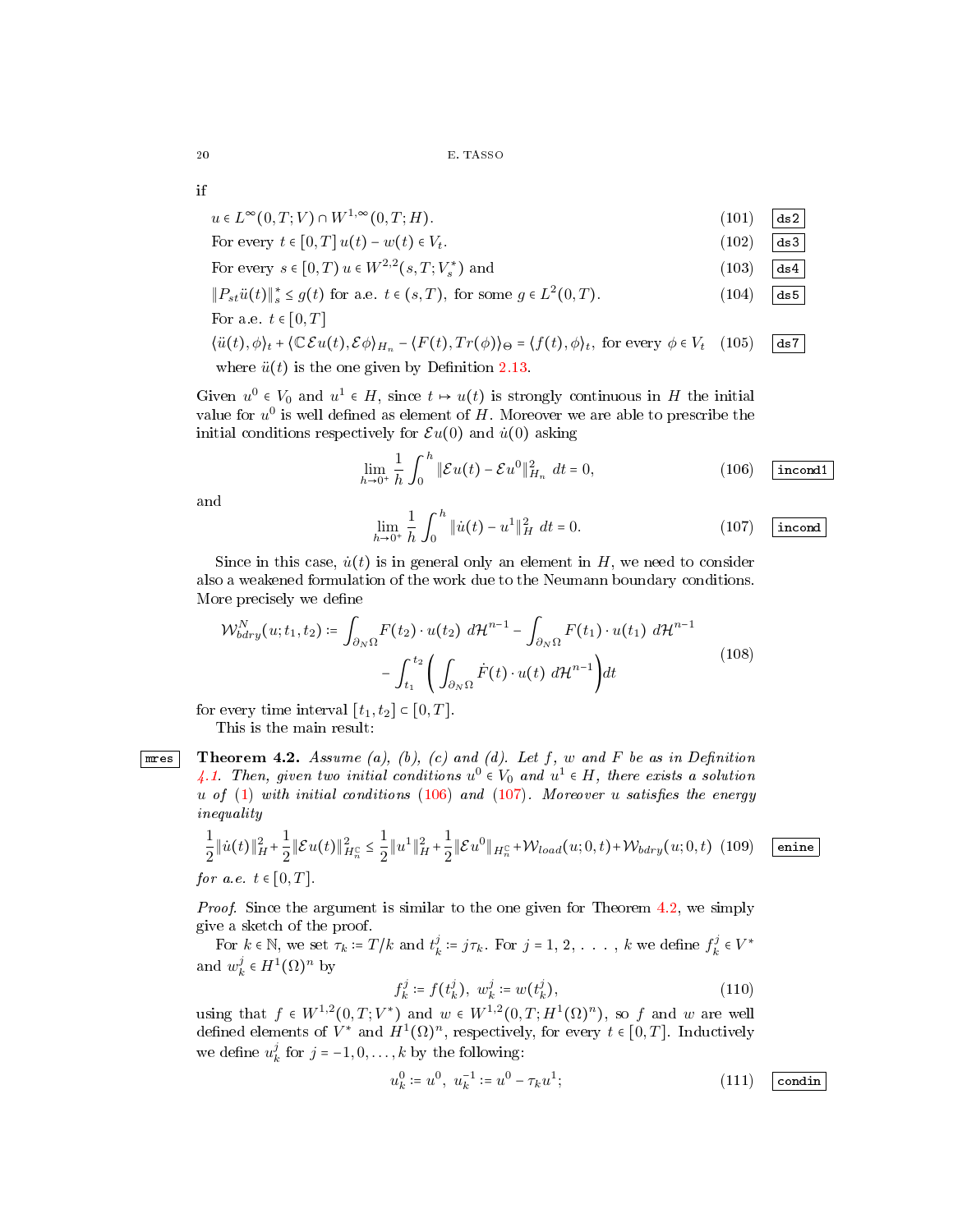then, for  $j = 0, 1, ..., k - 1$ , the function  $u_k^{j+1}$  is the minimizer in  $V_{t_k^{j+1}} + w_k^j$  of

$$
u \mapsto \left\| \frac{u - u_k^j}{\tau_k} - \frac{u_k^j - u_k^{j-1}}{\tau_k} \right\|_{H}^2 + \|\mathcal{E}u\|_{H_n^{\mathbb{C}}}^2 - 2\langle f_k^j, u \rangle_{t_k^{j+1}}.\tag{112}
$$

Then if we define  $u_k$ ,  $\tilde{u}_k$ ,  $w_k$ ,  $\tilde{w}_k$ ,  $v_k$ , and  $z_k$  as in [\(49\)](#page-12-2)-[\(53\)](#page-12-4), then proceeding exactly as in [3.2,](#page-10-0) we deduce the following bounds

- $\mathcal{E} u_k(t)$  and  $\mathcal{E} \tilde{u}_k(t)$  are bounded in  $H_n$  uniformly in t and k, (113) bpds1
- $\dot{u}_k(t)$  and  $v_k(t)$  are bounded in H uniformly in t and k (114) bpds3
- $u_k(t)$  is bounded in V uniformly in t and k. (115) bpds4

Furthermore, using the Euler equation for  $u_k^{j+1}$  we can write for all  $t \in (t_k^j, t_k^{j+1})$ 

$$
\langle \dot{v}_k(t), \phi \rangle_H + \langle \mathbb{C} \mathcal{E} \tilde{u}_k(t), \mathcal{E} \phi \rangle_{H_n} = \langle f_k(t), \phi \rangle_{t_k^{j+1}} \tag{116}
$$

for every  $\phi \in V_{t_k^{j+1}}$  . The last equation leads us to write for all  $t \in (t_k^j, t_k^{j+1})$ 

$$
\|\dot{v}_k(t)\|_{\dot{t}^{j+1}_k}^* \le \|\mathcal{E}\tilde{u}_k(t)\|_{H_n^{\mathbb{C}}} + \|f_k(t)\|_{\dot{t}^{j+1}_k}^*.
$$
 (117)  $\boxed{\text{bpds5}}$ 

In particular fix  $s \in [0, T)$ , then for every  $t_1, t_2 \in [s, T]$  with  $t_1 < t_2$ , we have

$$
\int_{t_1}^{t_2} \|P_{st}\dot{v}_k(t)\|_{s}^{*} \ dt \leq \int_{t_1}^{t_2} (\|\mathcal{E}\tilde{u}_k(t)\|_{H_n^{\mathbb{C}}} + \|f_k(t)\|_{s}^{*}) \ dt. \tag{118}
$$

Again following exactly [3.2](#page-10-0) we deduce that up to subsequences

$$
u_k \rightharpoonup u, \text{ weakly in } W^{1,2}(0,T;H), \tag{119}
$$

$$
\tilde{u}_k \rightharpoonup u, \text{ weakly in } L^2(0, T; V) \tag{120}
$$

$$
v_k \rightharpoonup v \text{ weakly in } L^2(0, T; H), \tag{121} \quad \text{estlem2}
$$

$$
v_k \rightharpoonup v \text{ weakly in } W^{1,2}(s,T;V_s^*). \tag{122}
$$

Moreover  $u \in L^{\infty}(0,T; V) \cap W^{1,\infty}(0,T; H)$ ,  $\dot{u}(t) = v(t)$  a.e. on  $[0,T]$ , and

<span id="page-20-0"></span>
$$
||P_{st}\ddot{u}(t)||_{t}^{*} \leq M + ||f(t)||_{s}^{*},
$$
\n(123)

for every  $s \in [0, T)$  and for a.e.  $t > s$ .

Now the proof that  $u$  is a solution, and that satisfies the energy inequality [\(109\)](#page-19-3) proceeds as in the damped case. Finally, it remains to prove that  $u$  satisfies the initial conditions [\(106\)](#page-19-1) [\(107\)](#page-19-2). It is enough to show that for every sequence  $t_i$  of Lebesgue points for  $t \mapsto \|\dot{u}(t)\|_H^2 + \|\mathcal{E}u(t)\|_{H_n^C}^2$  and  $t_i \to 0$ , then

$$
\dot{u}(t_i) \to u^1 \text{ strongly in } H,
$$
\n(124)  $\boxed{\text{incondmr}}$ 

and

$$
\mathcal{E}u(t_i) \to \mathcal{E}u^0 \text{ strongly in } H_n. \tag{125}
$$

Again this can be achieved following the same argument as in the damped case  $\Box$